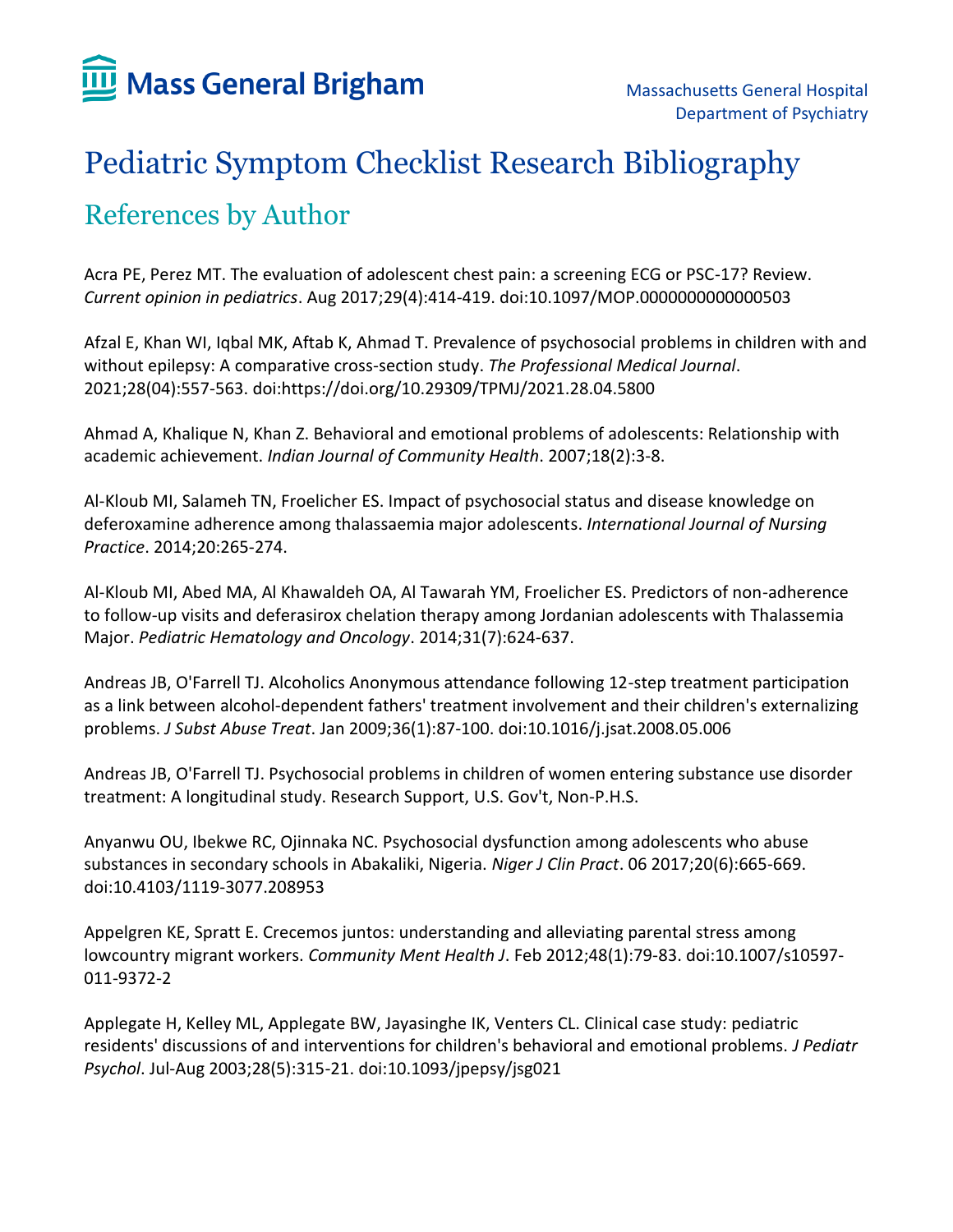Aranda MC, Middleton LS, Flake E, Davis BE. Psychosocial screening in children with wartime-deployed parents. *Mil Med*. Apr 2011;176(4):402-7. doi:10.7205/milmed-d-10-00202

Arauz-Boudreau A, Riobueno-Naylor A, Haile H, et al. How an Electronic Medical Record System Facilitates and Demonstrates Effective Psychosocial Screening in Pediatric Primary Care. *Clin Pediatr (Phila)*. 02 2020;59(2):154-162. doi:10.1177/0009922819892038

Ardıç E, Ünsal G, Bayram S. Validity and reliability of the Pictorial Pediatric Symptom Checklist. *Journal of Psychiatric Nursing*. 2020;11(1):20-27.

Aupont O, Doerfler L, Connor DF, Stille C, Tisminetzky M, McLaughlin TJ. A collaborative care model to improve access to pediatric mental health services. *Adm Policy Ment Health*. Jul 2013;40(4):264-73. doi:10.1007/s10488-012-0413-0

Bala G, Golubovic S, Milutinovic D, Katic R. Psychometric properties of the Pediatric Symptom Checklist in preschool children in Serbia. *Med Glas (Zenica)*. Aug 2012;9(2):356-62.

Basch MC, Stromberg SE, Krietsch K, et al. Adolescent-Reported Sleep/Wake Patterns in the Relationships Between Inhibitory Control and Internalizing and Externalizing Problems. *J Dev Behav Pediatr*. 12 2019;40(9):679-685. doi:10.1097/dbp.0000000000000707

Bate J, Pham PT, Borelli JL. Be My Safe Haven: Parent-Child Relationships and Emotional Health During COVID-19. Article. *Journal of Pediatric Psychology*. Jul 2021;46(6):624-634. doi:10.1093/jpepsy/jsab046

Baugh EJ, Ballard SM, Carter L, Tyndall L, Nolan M, Littlewood K. The County-Wide Dissemination of Triple P Parenting Program: An Implementation Study. *Prog Community Health Partnersh*. 2019;13(1):73-81. doi:10.1353/cpr.2019.0010

Becker-Haimes EM, Tabachnick AR, Last BS, Stewart RE, Hasan-Granier A, Beidas RS. Evidence Base Update for Brief, Free, and Accessible Youth Mental Health Measures. Research Support, N.I.H., Extramural

Berger-Jenkins E, McCord M, Gallagher T, Olfson M. Effect of routine mental health screening in a lowresource pediatric primary care population. *Clin Pediatr (Phila)*. Apr 2012;51(4):359-65. doi:10.1177/0009922811427582

Berger-Jenkins E, Monk C, D'Onfro K, et al. Screening for Both Child Behavior and Social Determinants of Health in Pediatric Primary Care. Research Support, Non-U.S. Gov't. *J Dev Behav Pediatr*. Jul/Aug 2019;40(6):415-424. doi:10.1097/DBP.0000000000000676

Bergmann P, Lucke C, Nguyen T, Jellinek M, Murphy JM. Identification and utility of a short form of the Pediatric Symptom Checklist-Youth self-report (PSC-17-Y). *European Journal of Psychological Assessment*. 2020;36(1):56-64. doi:10.1027/1015-5759/a000486

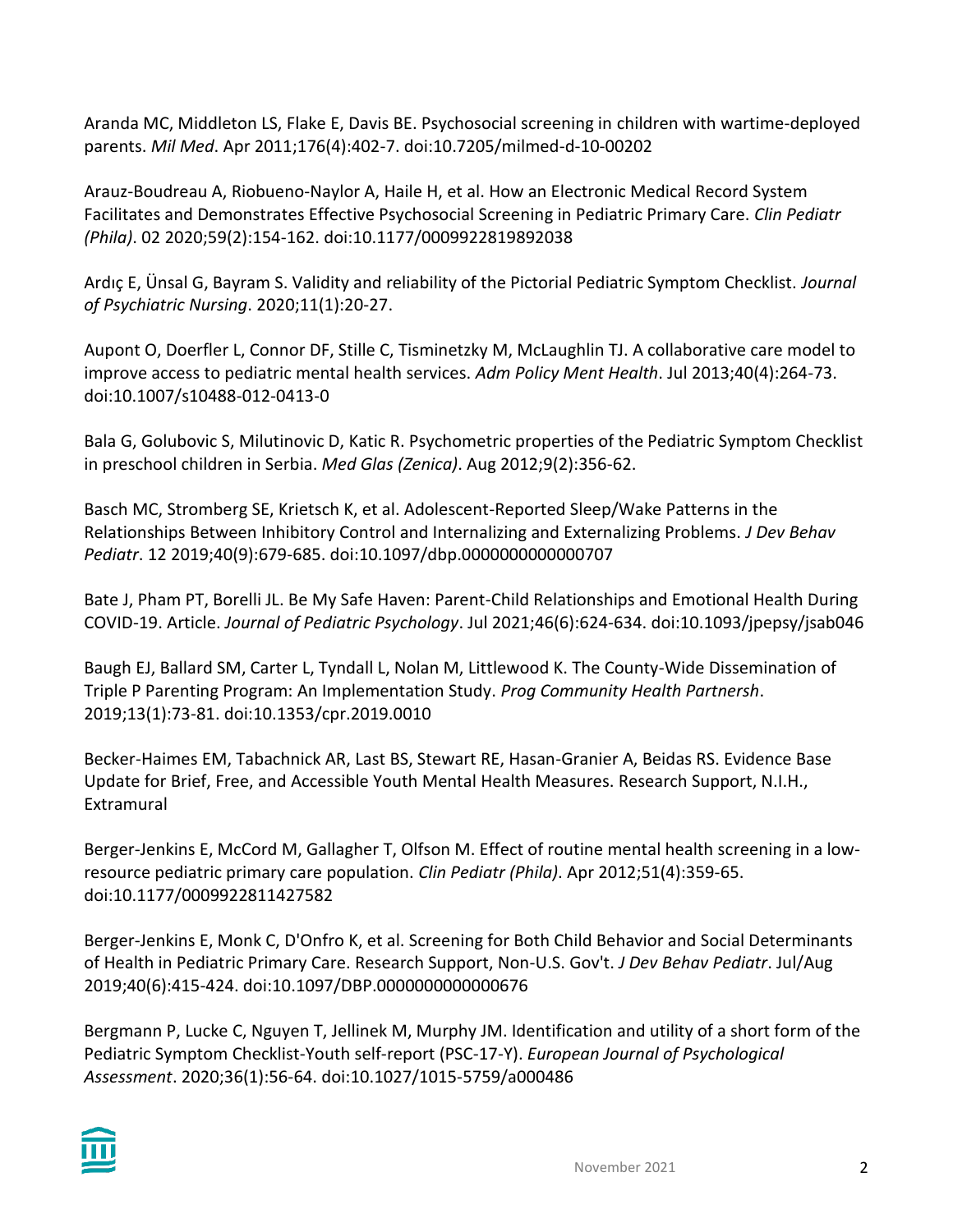Berlin KS, Kamody RC, Banks GG, Silverman AH, Davies WH. Empirically Derived Parental Feeding Styles for Young Children and Their Relations to Weight, Mealtime Behaviors, and Childhood Behavior Problems. *Children's Health Care*. 2015;44(2):136-154.

Bernal P, Estroff DB, Aboudarham JF, Murphy M, Keller A, Jellinek MS. Psychosocial morbidity: the economic burden in a pediatric health maintenance organization sample. *Arch Pediatr Adolesc Med*. Mar 2000;154(3):261-6. doi:10.1001/archpedi.154.3.261

Bhosale S, Singru SA, Khismatrao D. Study of Psychosocial problems among adolescent students in Pune, India. *Al Ameen J Med Sci*. 2015;8(2):150-155.

Bishop SJ, Murphy JM, Jellinek MS, Dusseault K. Psychosocial screening in pediatric practice: a survey of interested physicians. *Clin Pediatr (Phila)*. Mar 1991;30(3):142-7. doi:10.1177/000992289103000301

Black JJ, Rofey DL. An overview of common psychiatric problems among adolescent and young adult females: Focus on mood and anxiety. *Best Pract Res Clin Obstet Gynaecol*. Apr 2018;48:165-173. doi:10.1016/j.bpobgyn.2017.08.007

Blucker RT, Jackson D, Gillaspy JA, Hale J, Wolraich M, Gillaspy SR. Pediatric behavioral health screening in primary care: a preliminary analysis of the pediatric symptom checklist-17 with functional impairment items. *Clin Pediatr (Phila)*. May 2014;53(5):449-55. doi:10.1177/0009922814527498

Borowsky IW, Mozayeny S, Ireland M. Brief psychosocial screening at health supervision and acute care visits. *Pediatrics*. Jul 2003;112(1 Pt 1):129-33. doi:10.1542/peds.112.1.129

Bourne TY, Kumar S, Coutu FH. COVID-19 Effects on Education and Mental Health within Adolescents. *Pediatrics*. 2021;147(3 MeetingAbstract):213-213. doi:10.1542/peds.147.3\_MeetingAbstract.213

Brickman AL, Garrity CP, Shaw JA. Risk factors for psychosocial dysfunction among enrollees in the State Children's Health Insurance Program. *Psychiatr Serv*. May 2002;53(5):614-9. doi:10.1176/appi.ps.53.5.614

Brino KAS. Pediatric Mental Health and the Power of Primary Care: Practical Approaches and Validating Challenges. *J Pediatr Health Care*. 2020 Mar - Apr 2020;34(2):e12-e20. doi:10.1016/j.pedhc.2019.09.013

Buchbinder D, Patel SK, Casillas JN, et al. Parent proxy assessment of sibling quality of life following pediatric hematopoietic cell transplantation. *Health Qual Life Outcomes*. Oct 29 2019;17(1):162. doi:10.1186/s12955-019-1231-9

Bultas MW, McMillin SE, Broom MA, Zand DH. Brief, Rapid Response, Parenting Interventions Within Primary Care Settings. *The journal of behavioral health services & research*. Oct 2017;44(4):695-699. doi:10.1007/s11414-015-9479-2

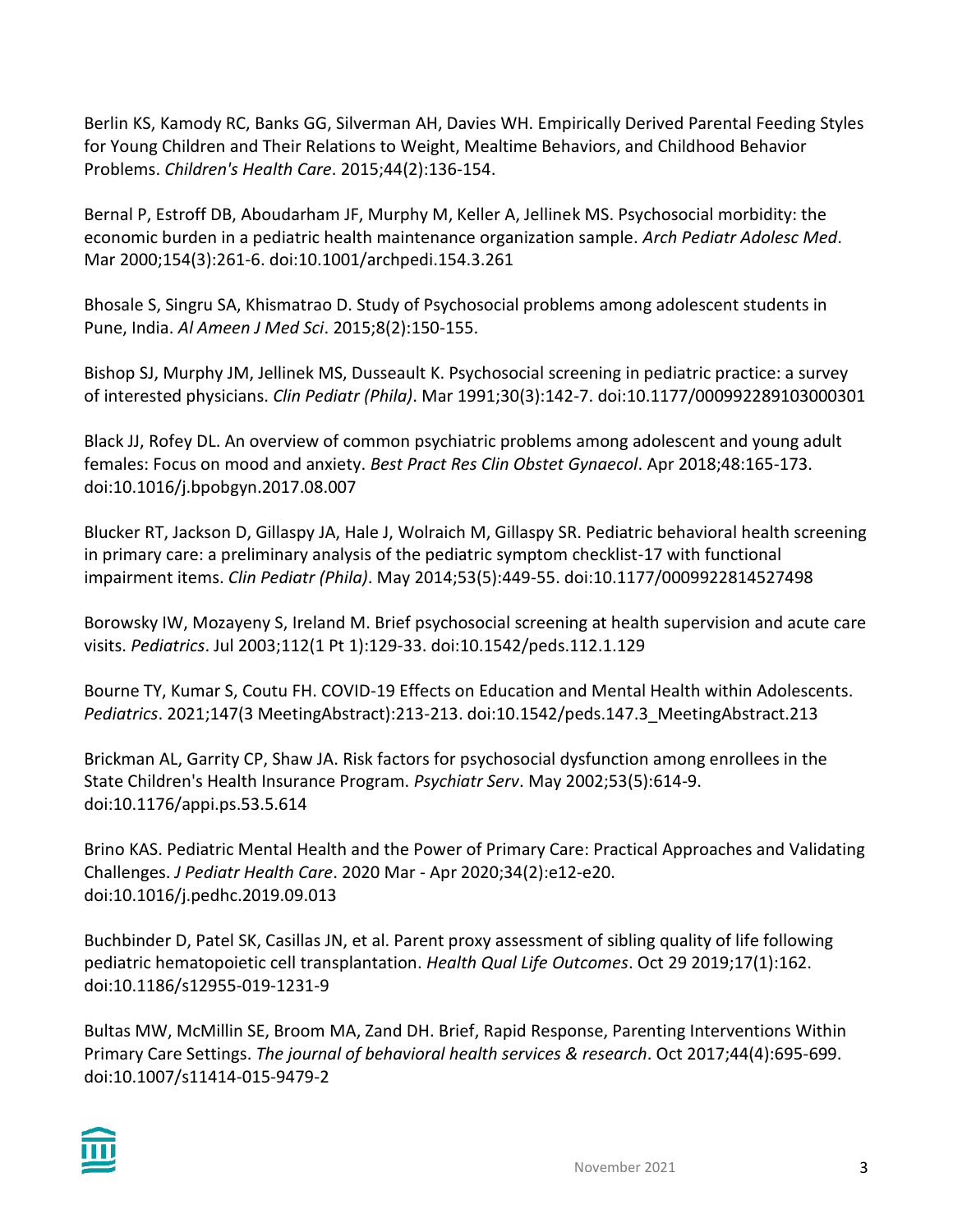Burke RE, Hoffman ND, Guy L, Bailey J, Silver EJ. Screening, Monitoring, and Referral to Treatment for Young Adolescents at an Urban School-Based Health Center. *Journal of School Health*. 2021;91(11)doi:https://doi.org/10.1111/josh.13089

Bursch B, Tsao JC, Meldrum M, Zeltzer LK. Preliminary validation of a self-efficacy scale for child functioning despite chronic pain (child and parent versions). *Pain*. Nov 2006;125(1-2):35-42. doi:10.1016/j.pain.2006.04.026

Burt J, Clarke B, LaBrot Z. Screening and Assessment of Disruptive, Impulse-Control, and Conduct Disorders. *Handbook of Pediatric Psychological Screening and Assessment in Primary Care*. Routledge; 2018:395-423.

Burton BK, Leviton L, Vespa H, et al. A diversified approach for PKU treatment: routine screening yields high incidence of psychiatric distress in phenylketonuria clinics. *Mol Genet Metab*. Jan 2013;108(1):8- 12. doi:10.1016/j.ymgme.2012.11.003

Caballero TM, DeCamp LR, Platt RE, et al. Addressing the Mental Health Needs of Latino Children in Immigrant Families. *Clin Pediatr (Phila)*. Jun 2017;56(7):648-658. doi:10.1177/0009922816679509

Cancecko-Llego CD, Castillo-Carandang NT, Reyes AL. Validation of the Pictoral Pediatric Symptom Checklist-Filipino Version for the psychosocial screening of children in a low-income urban community. *Acta Medica Philippina*. 2009;43:62-68.

Castro J, Billick SB, Swank AC. Utility of a New Spanish RQC and PSC in Screening with CBCL Validation. *Psychiatr Q*. Jun 2016;87(2):343-53. doi:10.1007/s11126-015-9391-1

Chaffin M, Campbell C, Whitworth DN, et al. Accuracy of a Pediatric Behavioral Health Screener to Detect Untreated Behavioral Health Problems in Primary Care Settings. *Clin Pediatr (Phila)*. May 2017;56(5):427-434. doi:10.1177/0009922816678412

Chauhan JC, Kumar P, Dutta AK, Basu S, Kumar A. Assessment of dietary compliance to gluten free diet and psychosocial problems in Indian children with celiac disease. *Indian J Pediatr*. Jun 2010;77(6):649- 54. doi:10.1007/s12098-010-0092-3

Chaurasiya A, Ranjan JK, Asthana HS. Hindi adaptation of Pediatric Symptom Checklist-Youth Version (PSC-Y). *Journal of Indian Association for Child & Adolescent Mental Health*. 2019;15(1):69-84.

Chellan D, Muktesh G, Vaiphei K, et al. Effect of gluten-free diet and compliance on quality of life in pediatric celiac disease patients. *JGH Open*. Oct 2019;3(5):388-393. doi:10.1002/jgh3.12172

Choi KR, McCreary M, Ford JD, Rahmanian Koushkaki S, Kenan KN, Zima BT. Validation of the Traumatic Events Screening Inventory for ACEs. *Pediatrics*. 2019;143(4)doi:10.1542/peds.2018-2546

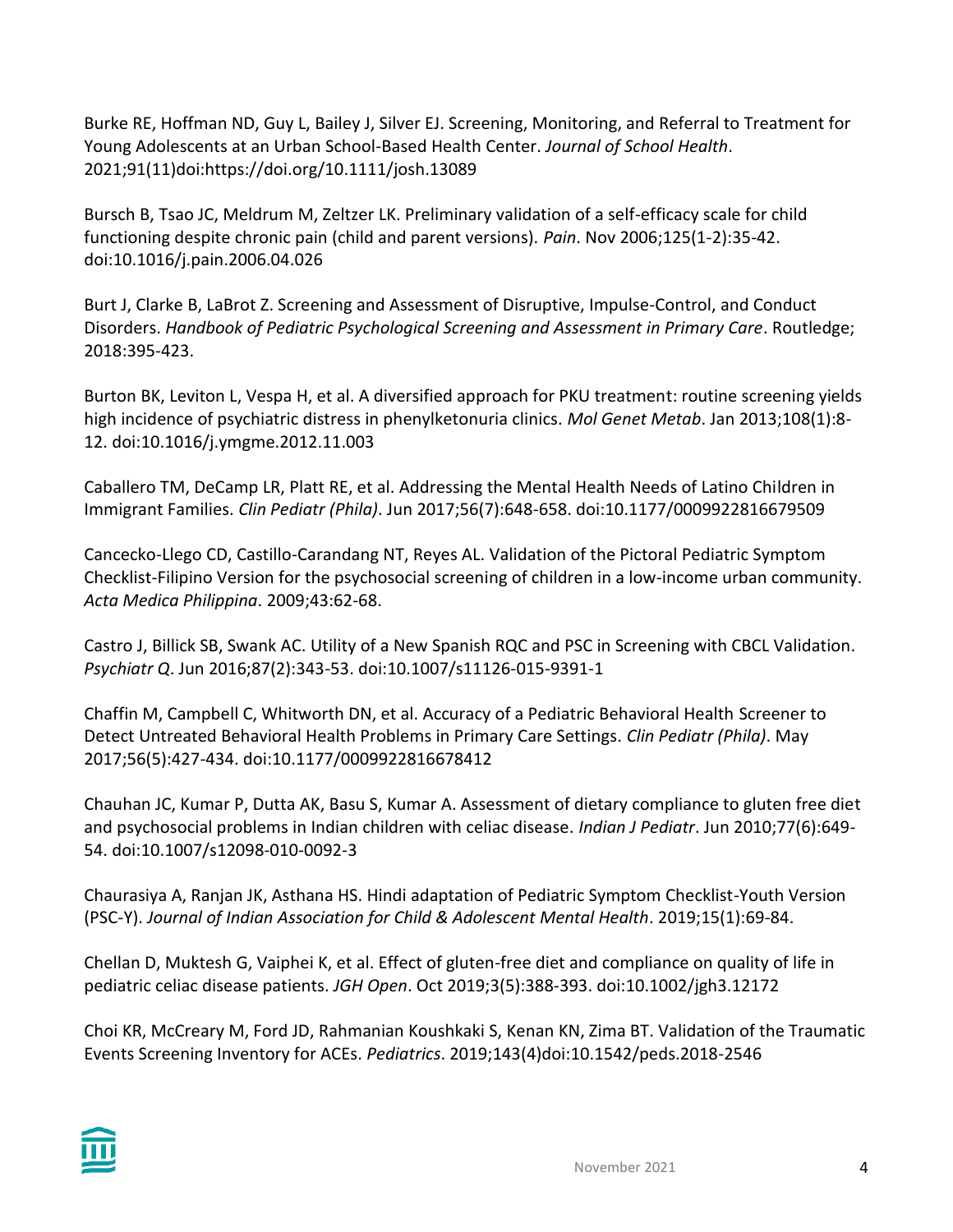Choi KR, Stewart T, Fein E, et al. The Impact of Attachment-Disrupting Adverse Childhood Experiences on Child Behavioral Health. *J Pediatr*. 2020;221:224-229. doi:10.1016/j.jpeds.2020.03.006

Chong SC, Chan YH, Ong HT, Low PS, Tay SK. Headache diagnosis, disability and co-morbidities in a multi-ethnic, heterogeneous paediatric Asian population. *Cephalalgia*. Aug 2010;30(8):953-61. doi:10.1177/0333102409356327

Choudhary S, Niranjan N, Khichar S, Berwal PK, Barath AS. Behavioral Problems and Intelligence Quotient Changes in Pediatric Epilepsy: A Case-Control Study. *J Neurosci Rural Pract*. Oct-Dec 2017;8(4):617-621. doi:10.4103/jnrp.jnrp\_57\_17

Ciaccia KA, John RM. Unaccompanied Immigrant Minors: Where to Begin. *J Pediatr Health Care*. May-Jun 2016;30(3):231-40. doi:10.1016/j.pedhc.2015.12.009

Cianchetti C. Early Detection of Behavioral and Emotional Problems in School-Aged Children and Adolescents: The Parent Questionnaires. *Clin Pract Epidemiol Ment Health*. 2020;16:7-16. doi:10.2174/1745017902016010007

Committee on Psychosocial Aspects of Child Family Health, Task Force on Mental Health. The Future of Pediatrics: Mental Health Competencies for Pediatric Primary Care. *Pediatrics*. 2009;124(1):410-421. doi:10.1542/peds.2009-1061

Connor DF, McLaughlin TJ, Jeffers-Terry M, et al. Targeted child psychiatric services: a new model of pediatric primary clinician--child psychiatry collaborative care. *Clin Pediatr (Phila)*. Jun 2006;45(5):423- 34. doi:10.1177/0009922806289617

Cooke CG, Kelley ML, Fals-Stewart W, Golden J. A comparison of the psychosocial functioning of children with drug-versus alcohol-dependent fathers. *Am J Drug Alcohol Abuse*. Nov 2004;30(4):695- 710. doi:10.1081/ada-200037530

Crabtree VM, Ivanenko A, Gozal D. Clinical and parental assessment of sleep in children with attentiondeficit/hyperactivity disorder referred to a pediatric sleep medicine center. *Clin Pediatr (Phila)*. Nov-Dec 2003;42(9):807-13. doi:10.1177/000992280304200906

Craig R, Naganathan S, Ballance C, Schairer J, Fleur RS. Improving Rates and Referrals of Developmental and Mental Health Screening at Well Child Visits. Am Acad Pediatrics; 2018.

D'Angelo E, Tunick R, Sinclair-McBride K, Morelli N. Global Screening for Behavioral Health Disorders. *Handbook of Pediatric Psychological Screening and Assessment in Primary Care*. 1 ed. Routledge; 2018.

Das S, Mukherjee A, Lodha R, Vatsa M. Quality of life and psychosocial functioning of HIV infected children. *Indian J Pediatr*. Jun 2010;77(6):633-7. doi:10.1007/s12098-010-0087-0

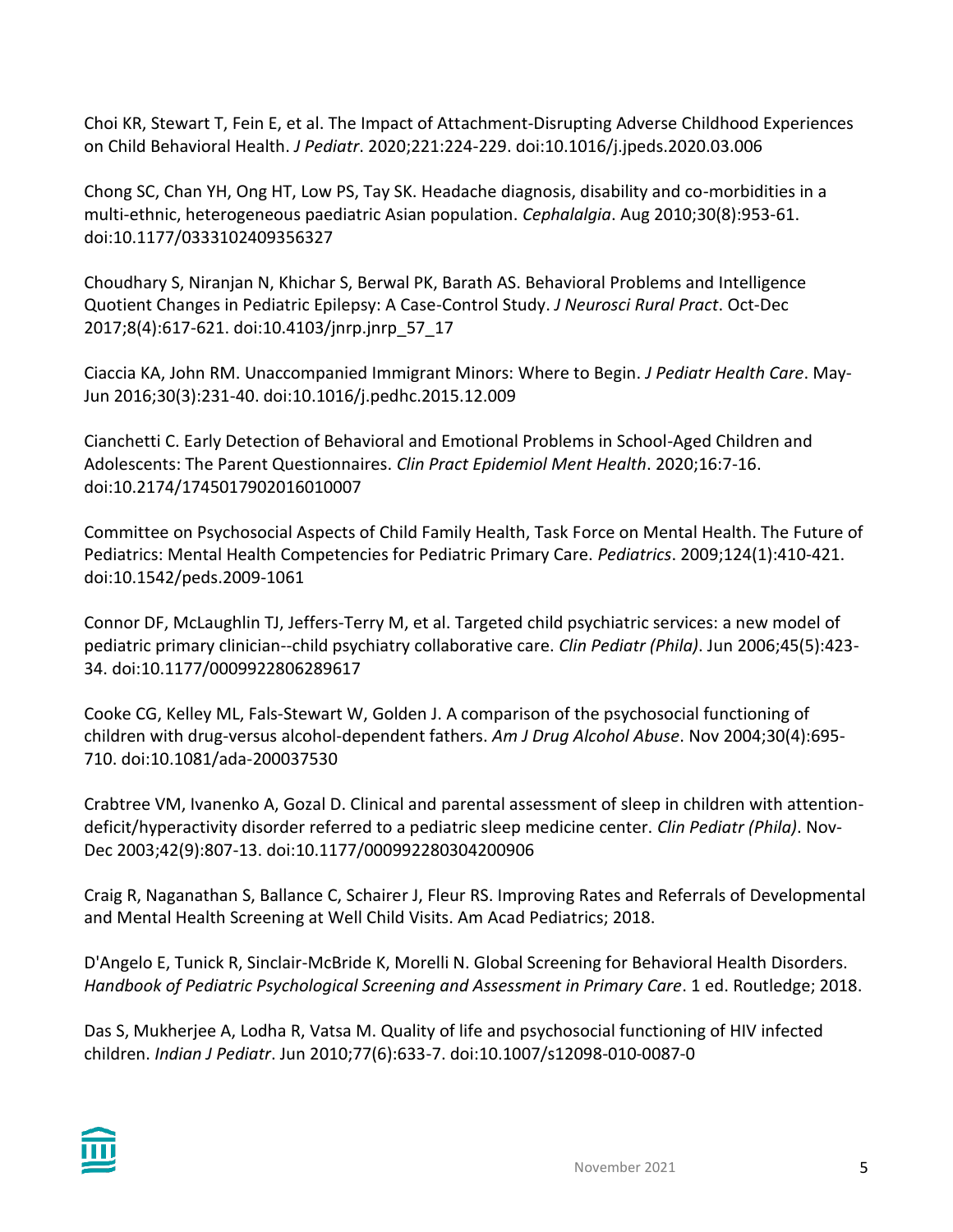Davis DW, Honaker SM, Jones VF, Williams PG, Stocker F, Martin E. Identification and management of behavioral/mental health problems in primary care pediatrics: perceived strengths, challenges, and new delivery models. *Clin Pediatr (Phila)*. Oct 2012;51(10):978-82. doi:10.1177/0009922812441667

de la Barra F, Toledo V, Rodriguez J. Prediction of behavioral problems in Chilean schoolchildren. *Child Psychiatry Hum Dev*. Spring 2005;35(3):227-43. doi:10.1007/s10578-004-6459-9

Deighton J, Croudace T, Fonagy P, Brown J, Patalay P, Wolpert M. Measuring mental health and wellbeing outcomes for children and adolescents to inform practice and policy: a review of child selfreport measures. *Child Adolesc Psychiatry Ment Health*. 2014;8:14. doi:10.1186/1753-2000-8-14

Dempster R, Wildman B, Keating A. The role of stigma in parental help-seeking for child behavior problems. *Journal of clinical child and adolescent psychology : the official journal for the Society of Clinical Child and Adolescent Psychology, American Psychological Association, Division 53*. 2013;42(1):56-67. doi:10.1080/15374416.2012.700504

DiStefano C, Barth SG, Greer F. Assessing Equivalency of PSC-17 Ratings: Does It Matter if Mixed or Grouped Item Format Is Used? *Journal of Psychoeducational Assessment*. 10/01/ 2019;37(7):920-924.

DiStefano C, Liu J, Burgess Y. Investigating the Structure of the Pediatric Symptoms Checklist in the Preschool Setting. *Journal of Psychoeducational Assessment*. 2017;35(5):494-505. doi:10.1177/0734282916647648

Doupnik SK, Henry MK, Bae H, et al. Mental Health Conditions and Symptoms in Pediatric Hospitalizations: A Single-Center Point Prevalence Study. *Acad Pediatr*. 03 2017;17(2):184-190. doi:10.1016/j.acap.2016.08.009

Duke N, Ireland M, Borowsky IW. Identifying psychosocial problems among youth: factors associated with youth agreement on a positive parent-completed PSC-17. *Child Care Health Dev*. Sep 2005;31(5):563-73. doi:10.1111/j.1365-2214.2005.00551.x

El-Sonbaty MM, Fathy A, Aljohani A. Assessment of Behavioural Disorders in Children with Functional Constipation. *Open Access Maced J Med Sci*. Dec 15 2019;7(23):4019-4022. doi:10.3889/oamjms.2019.677

Elzaree FA, Shehata MA, El Wakeel MA, El-Alameey IR, AbuShady MM, Helal SI. Adaptive Functioning and Psychosocial Problems in Children with Beta Thalassemia Major. *Open Access Maced J Med Sci*. Dec 20 2018;6(12):2337-2341. doi:10.3889/oamjms.2018.367

Eom E, Restaino S, Perkins AM, Neveln N, Harrington JW. Sexual harassment in middle and high school children and effects on physical and mental health. *Clin Pediatr (Phila)*. May 2015;54(5):430-8. doi:10.1177/0009922814553430

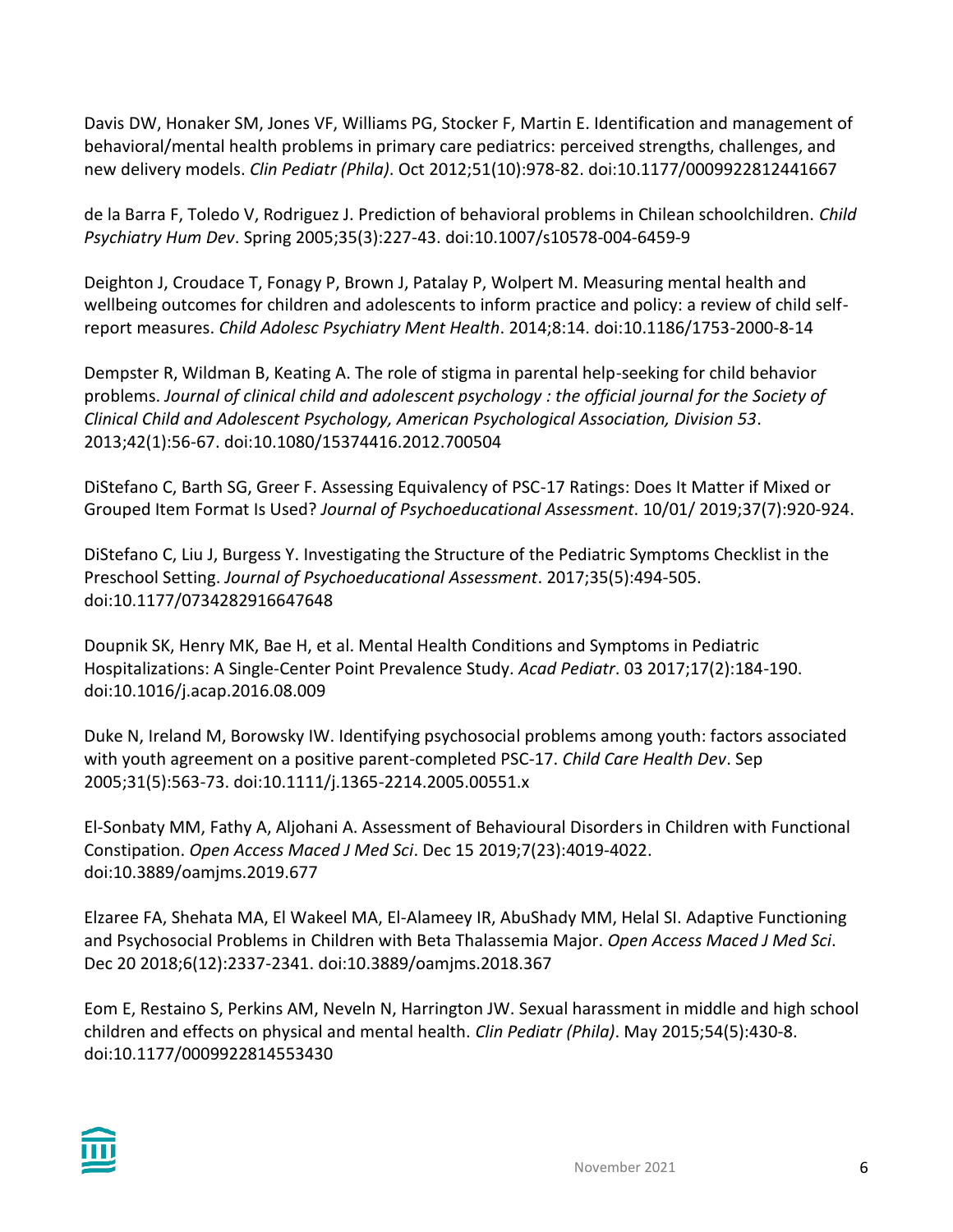Erdogan S, Ozturk M. Psychometric evaluation of the Turkish version of the Pediatric Symptom Checklist-17 for detecting psychosocial problems in low-income children. *J Clin Nurs*. Sep 2011;20(17- 18):2591-9. doi:10.1111/j.1365-2702.2010.03537.x

Fallucco EM, Wysocki T, James L, Kozikowski C, Williams A, Gleason MM. The Brief Early Childhood Screening Assessment: Preliminary Validity in Pediatric Primary Care. *J Dev Behav Pediatr*. 2017 Feb/Mar 2017;38(2):89-98. doi:10.1097/dbp.0000000000000384

Febres J, Shorey RC, Zucosky HC, et al. The Relationship between Male-Perpetrated Interparental Aggression, Paternal Characteristics, and Child Psychosocial Functioning. *J Child Fam Stud*. Jul 1 2014;23(5):907-916. doi:10.1007/s10826-013-9748-8

Ferguson CJ, Olson CK. Video game violence use among "vulnerable" populations: the impact of violent games on delinquency and bullying among children with clinically elevated depression or attention deficit symptoms. *J Youth Adolesc*. Jan 2014;43(1):127-36. doi:10.1007/s10964-013-9986-5

Flake EM, Davis BE, Johnson PL, Middleton LS. The psychosocial effects of deployment on military children. *J Dev Behav Pediatr*. Aug 2009;30(4):271-8. doi:10.1097/DBP.0b013e3181aac6e4

Fonseca A, Kral MC, Lally MD, Boan AD, Macias MM. Bullying and ostracism in youth with and without ADHD: Implications for risk and resilience. *Children's Health Care*. 2019;48(2):164-175. doi:10.1080/02739615.2018.1514607

Forman-Hoffman VL, Viswanathan M. Screening for Depression in Pediatric Primary Care. *Curr Psychiatry Rep*. 07 23 2018;20(8):62. doi:10.1007/s11920-018-0926-7

Foy JM, Green CM, Earls MF, CHILD COPAO, FAMILY HEALTH MHLWG. Mental Health Competencies for Pediatric Practice. *Pediatrics*. 2019;144(5):e20192757. doi:10.1542/peds.2019-2757

Gaete J. Validation of the Paediatric Symptom Checklist to Identify and Assess Psychosocial Problems among Early Adolescents in Chile, 2017. Data. *UK Data Archive*. 2021;doi:http://dx.doi.org.ezpprod1.hul.harvard.edu/10.5255/UKDA-SN-854843

Gall G, Pagano ME, Desmond MS, Perrin JM, Murphy JM. Utility of psychosocial screening at a schoolbased health center. *J Sch Health*. Sep 2000;70(7):292-8. doi:10.1111/j.1746-1561.2000.tb07254.x

Gardner W, Kelleher KJ, Pajer K, Campo JV. Follow-up care of children identified with ADHD by primary care clinicians: A prospective cohort study. *J Pediatr*. Dec 2004;145(6):767-71. doi:10.1016/j.jpeds.2004.08.028

Gardner W, Kelleher KJ, Pajer KA, Campo JV. Primary care clinicians' use of standardized tools to assess child psychosocial problems. *Ambul Pediatr*. Jul-Aug 2003;3(4):191-5. doi:10.1367/1539- 4409(2003)003<0191:pccuos>2.0.co;2

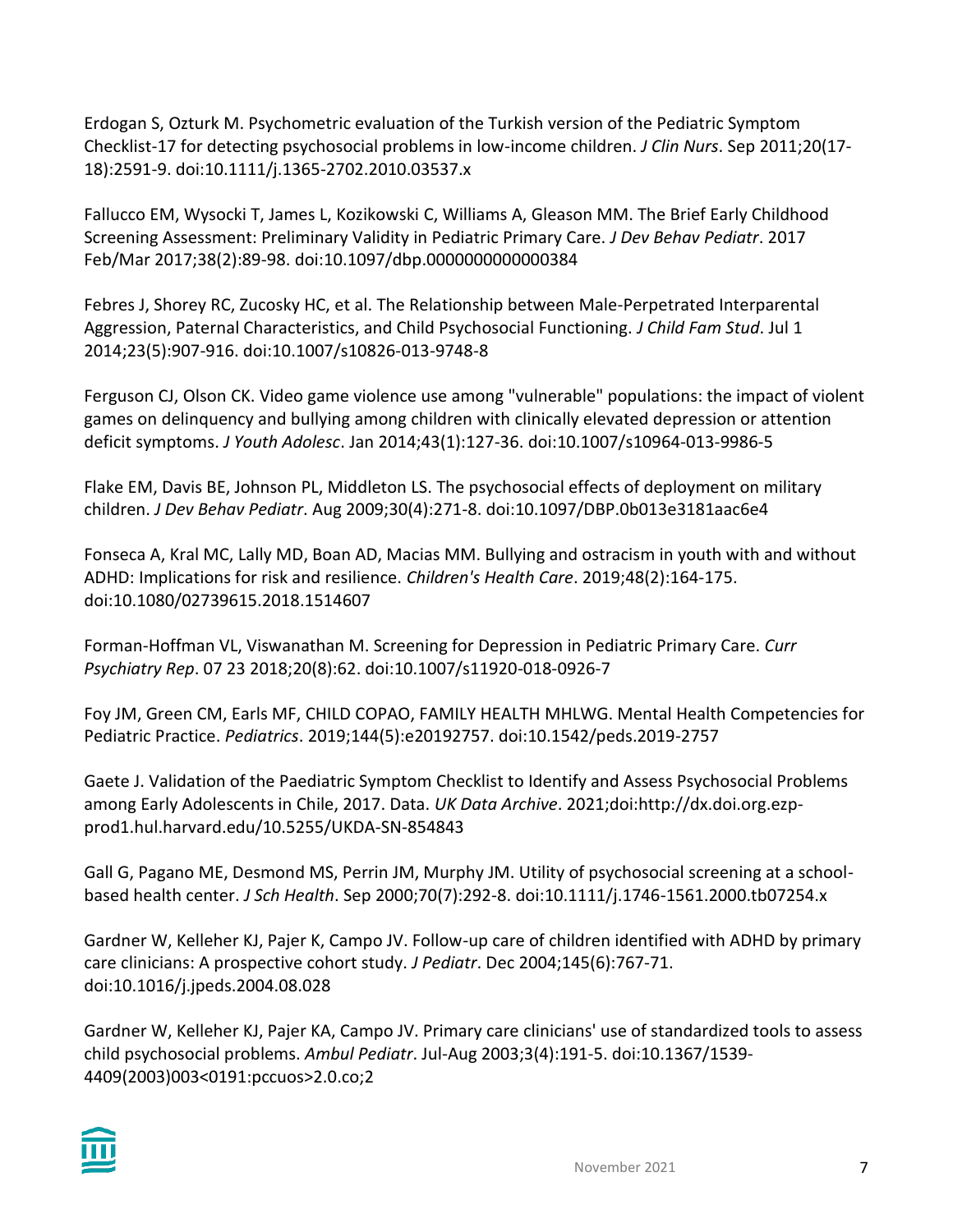Gardner W, Kelleher KJ, Pajer KA. Multidimensional adaptive testing for mental health problems in primary care. *Med Care*. Sep 2002;40(9):812-23. doi:10.1097/00005650-200209000-00010

Gardner W, Lucas A, Kolko DJ, Campo JV. Comparison of the PSC-17 and alternative mental health screens in an at-risk primary care sample. *J Am Acad Child Adolesc Psychiatry*. May 2007;46(5):611-618. doi:10.1097/chi.0b013e318032384b

Gardner W, Nutting PA, Kelleher KJ, et al. Does the family APGAR effectively measure family functioning? *J Fam Pract*. Jan 2001;50(1):19-25.

Gardner W, Pajer KA, Kelleher KJ, Scholle SH, Wasserman RC. Child sex differences in primary care clinicians' mental health care of children and adolescents. *Arch Pediatr Adolesc Med*. May 2002;156(5):454-9. doi:10.1001/archpedi.156.5.454

Ghorbanpoor M, Mirzaie M, Mirhaghjou SN, Atrkar Roshan Z. The Relationship Between Psychosocial Status and Adherence to Treatment Regimen in Adolescents With Thalassemia. Research. *Journal of Holistic Nursing and Midwifery*. 2020;30(2):78-85. doi:10.32598/jhnm.30.2.78

Glascoe FP. Parents' evaluation of developmental status: how well do parents' concerns identify children with behavioral and emotional problems? *Clin Pediatr (Phila)*. Mar 2003;42(2):133-8. doi:10.1177/000992280304200206

Glascoe FP. Screening for developmental and behavioral problems. *Ment Retard Dev Disabil Res Rev*. 2005;11(3):173-9. doi:10.1002/mrdd.20068

Gold J, Buonopane RJ, Caggiano RA, et al. Assessing outcomes in child psychiatry. *Am J Manag Care*. Apr 2009;15(4):210-6.

Gowey M, Redden D, Lim C, Janicke D, Dutton G. Executive function phenotypes in pediatric obesity. *Pediatr Obes*. 09 2020;15(9):e12655. doi:10.1111/ijpo.12655

Groves AP, Gettinger K, Druley TE, et al. Special Therapy and Psychosocial Needs Identified in a Multidisciplinary Cancer Predisposition Syndrome Clinic. *J Pediatr Hematol Oncol*. 03 2019;41(2):133- 136. doi:10.1097/mph.0000000000001251

Guevara JP, Rothbard A, Shera D, et al. Correlates of behavioral care management strategies used by primary care pediatric providers. *Ambul Pediatr*. Mar-Apr 2007;7(2):160-6. doi:10.1016/j.ambp.2006.12.006

Gupta AK, Mongia M, Garg AK. A descriptive study of behavioral problems in schoolgoing children. *Ind Psychiatry J*. Jan-Jun 2017;26(1):91-94. doi:10.4103/ipj.ipj\_39\_17

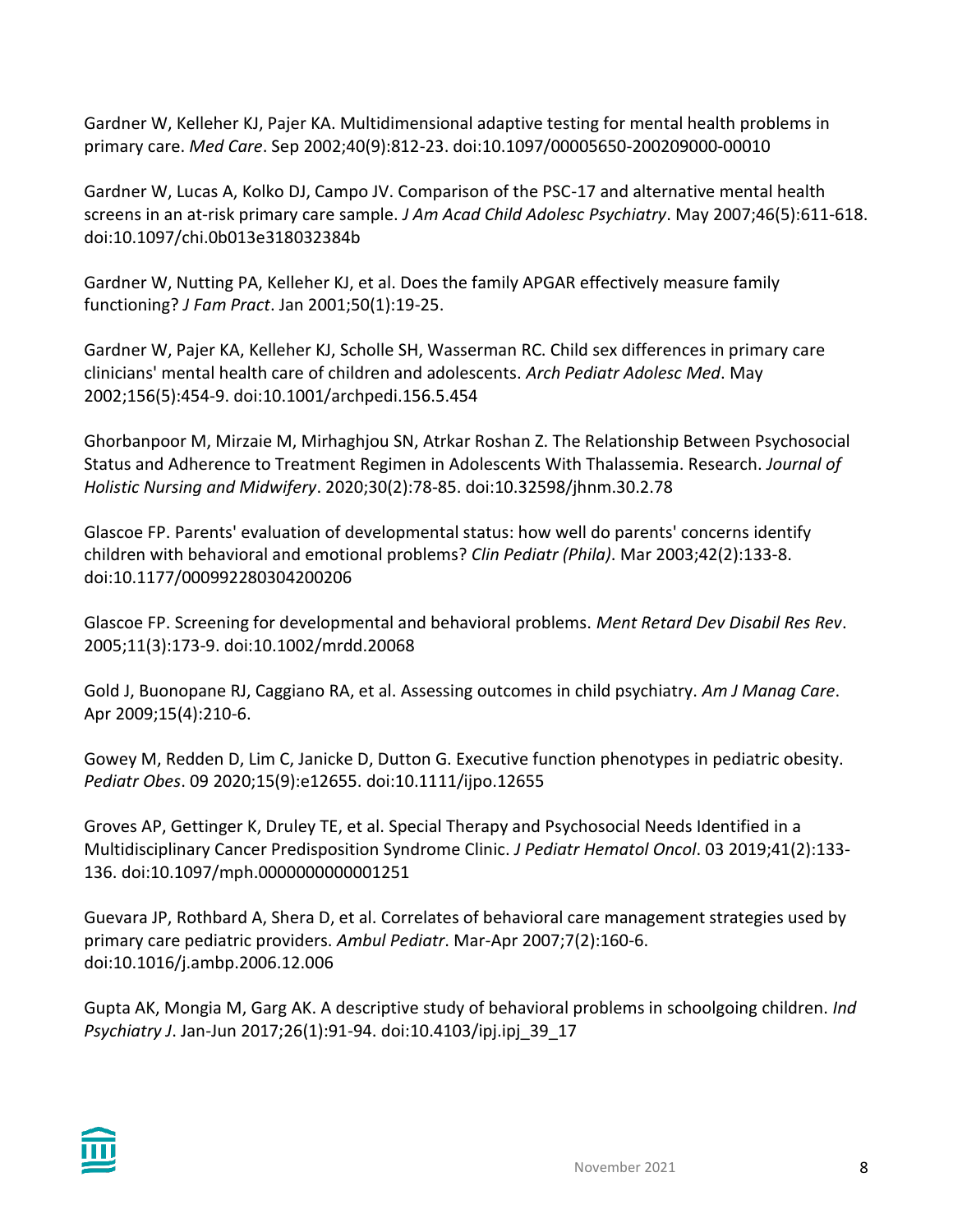Guzman J, Kessler RC, Squicciarini AM, et al. Evidence for the effectiveness of a national school-based mental health program in Chile. *J Am Acad Child Adolesc Psychiatry*. Oct 2015;54(10):799-807 e1. doi:10.1016/j.jaac.2015.07.005

Guzman MP, Jellinek M, George M, et al. Mental health matters in elementary school: first-grade screening predicts fourth grade achievement test scores. *Eur Child Adolesc Psychiatry*. Aug 2011;20(8):401-11. doi:10.1007/s00787-011-0191-3

Hacker K, Arsenault L, Franco I, et al. Referral and follow-up after mental health screening in commercially insured adolescents. *J Adolesc Health*. Jul 2014;55(1):17-23. doi:10.1016/j.jadohealth.2013.12.012

Hacker K, Goldstein J, Link D, et al. Pediatric provider processes for behavioral health screening, decision making, and referral in sites with colocated mental health services. *J Dev Behav Pediatr*. Nov-Dec 2013;34(9):680-7. doi:10.1097/01.DBP.0000437831.04723.6f

Hacker K, Penfold R, Arsenault LN, Zhang F, Soumerai SB, Wissow LS. The impact of the Massachusetts behavioral health child screening policy on service utilization. *Psychiatric services*. 2017;68(1):25-32.

Hacker KA, Arsenault LN, Williams S, Digirolamo AM. Mental and behavioral health screening at preventive visits: opportunities for follow-up of patients who are nonadherent with the next preventive visit. *J Pediatr*. Apr 2011;158(4):666-671 e2. doi:10.1016/j.jpeds.2010.09.059

Hacker KA, Myagmarjav E, Harris V, Suglia SF, Weidner D, Link D. Mental health screening in pediatric practice: factors related to positive screens and the contribution of parental/personal concern. *Pediatrics*. Nov 2006;118(5):1896-906. doi:10.1542/peds.2006-0026

Hacker KA, Penfold R, Arsenault L, Zhang F, Murphy M, Wissow L. Screening for behavioral health issues in children enrolled in Massachusetts Medicaid. *Pediatrics*. Jan 2014;133(1):46-54. doi:10.1542/peds.2013-1180

Hacker KA, Penfold RB, Arsenault LN, Zhang F, Murphy M, Wissow LS. Behavioral health services following implementation of screening in Massachusetts Medicaid children. *Pediatrics*. Oct 2014;134(4):737-46. doi:10.1542/peds.2014-0453

Hacker KA, Williams S, Myagmarjav E, Cabral H, Murphy M. Persistence and change in pediatric symptom checklist scores over 10 to 18 months. *Acad Pediatr*. Jul-Aug 2009;9(4):270-7. doi:10.1016/j.acap.2009.03.004

Han DH, Woo J, Jeong JH, Hwang S, Chung US. The Korean Version of the Pediatric Symptom Checklist: Psychometric Properties in Korean School-aged Children. *J Korean Med Sci*. Aug 2015;30(8):1167-74. doi:10.3346/jkms.2015.30.8.1167

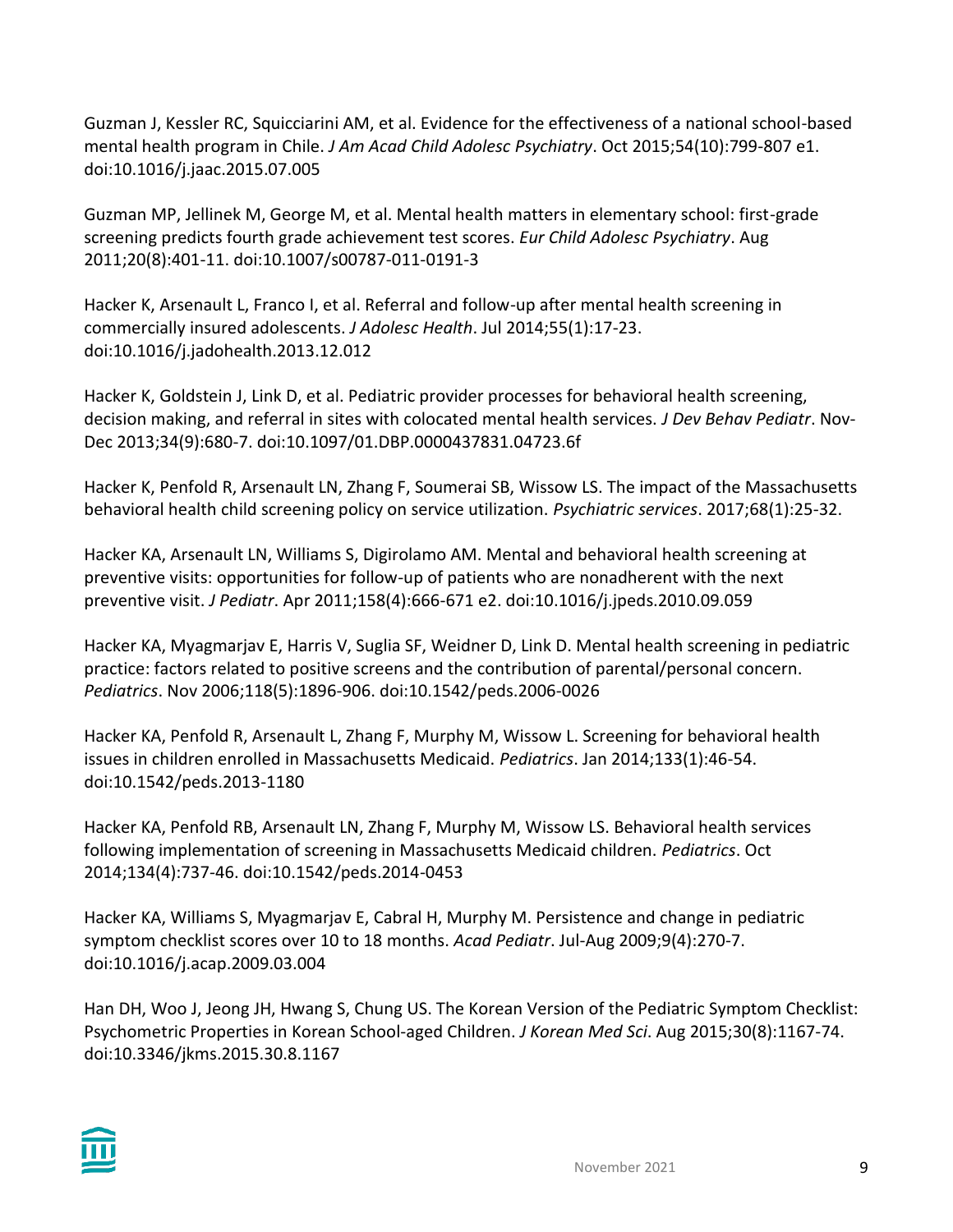Hansel T, Rohrer G, Osofsky J, Osofsky H, Arthur E, Barker C. Integration of Mental and Behavioral Health in Pediatric Health Care Clinics. *J Public Health Manag Pract*. 2017 Nov/Dec 2017;23 Suppl 6 Suppl, Gulf Region Health Outreach Program:S19-S24. doi:10.1097/phh.0000000000000649

Hastuti H, Nisa Z, Umma H, Putri A, Mashuri Y. The Effect of Short Stature on Children's Cognitive Abilities and Psychosocial Condition. *Journal of Maternal and Child Health*. 01/01 2020;5:297-303. doi:10.26911/thejmch.2020.05.03.08

Hawkins J. Improving Care for Children Affected by Adverse Childhood Experiences. DNP Scholarly Project: East Carolina University; 2020.

Hayutin LG, Reed-Knight B, Blount RL, Lewis J, McCormick ML. Increasing parent-pediatrician communication about children's psychosocial problems. *J Pediatr Psychol*. Nov-Dec 2009;34(10):1155- 64. doi:10.1093/jpepsy/jsp012

Higuchi T, Ishizaki Y, Uenishi H, et al. Reliability and Validity of the Japanese Version of the Youth-rating Pediatric Symptom Checklist Shortened Version. 2021.

Hiott DB, Phillips S, Amella E. Adolescent Risk Screening Instruments for Primary Care: An Integrative Review Utilizing the Donabedian Framework. *Comprehensive Child & Adolescent Nursing*. 2018;41(4):255-275. doi:10.1080/24694193.2017.1330372

Holcomb JM, Boudreau AA, Riobueno-Naylor A, et al. Beyond Initial Screening: One-Year Follow-up of Adolescents with Internalizing Problems on the Pediatric Symptom Checklist. *Journal of Developmental & Behavioral Pediatrics*. 2021;42(4):283-290.

Holden EW, Schuman WB. The detection and management of mental health disorders in primary pediatric care. *Journal of Clinical Psychology in Medical Settings*. 1995;2(1):71-87.

Honigfeld L, Macary SJ, Grasso DJ. A Clinical Care Algorithmic Toolkit for Promoting Screening and Next-Level Assessment of Pediatric Depression and Anxiety in Primary Care. Article. *Journal of Pediatric Health Care*. 2017;31(3):e15-e23. doi:10.1016/j.pedhc.2017.01.008

Huang KY, Bornheimer LA, Dankyi E, de-Graft Aikins A. Parental Wellbeing, Parenting and Child Development in Ghanaian Families with Young Children. *Child Psychiatry Hum Dev*. 2018;49(5):833- 841. doi:10.1007/s10578-018-0799-3

Hussong AM, Halberstadt A, Langley HA, Thomas TE, Coffman JL. Parents' Responses to Children's Ingratitude are Associated with Children's Gratitude and Internalizing 3 Years Later. *Journal of Family Psychology*. 2021;Publish Ahead of Print. doi:10.1037/fam0000855

Hussong AM, Midgette AJ, Thomas TE, Coffman JL, Cho S. Coping and Mental Health in Early Adolescence during COVID-19. *Research on Child and Adolescent Psychopathology*. 2021. doi:10.1007/s10802-021-00821-0

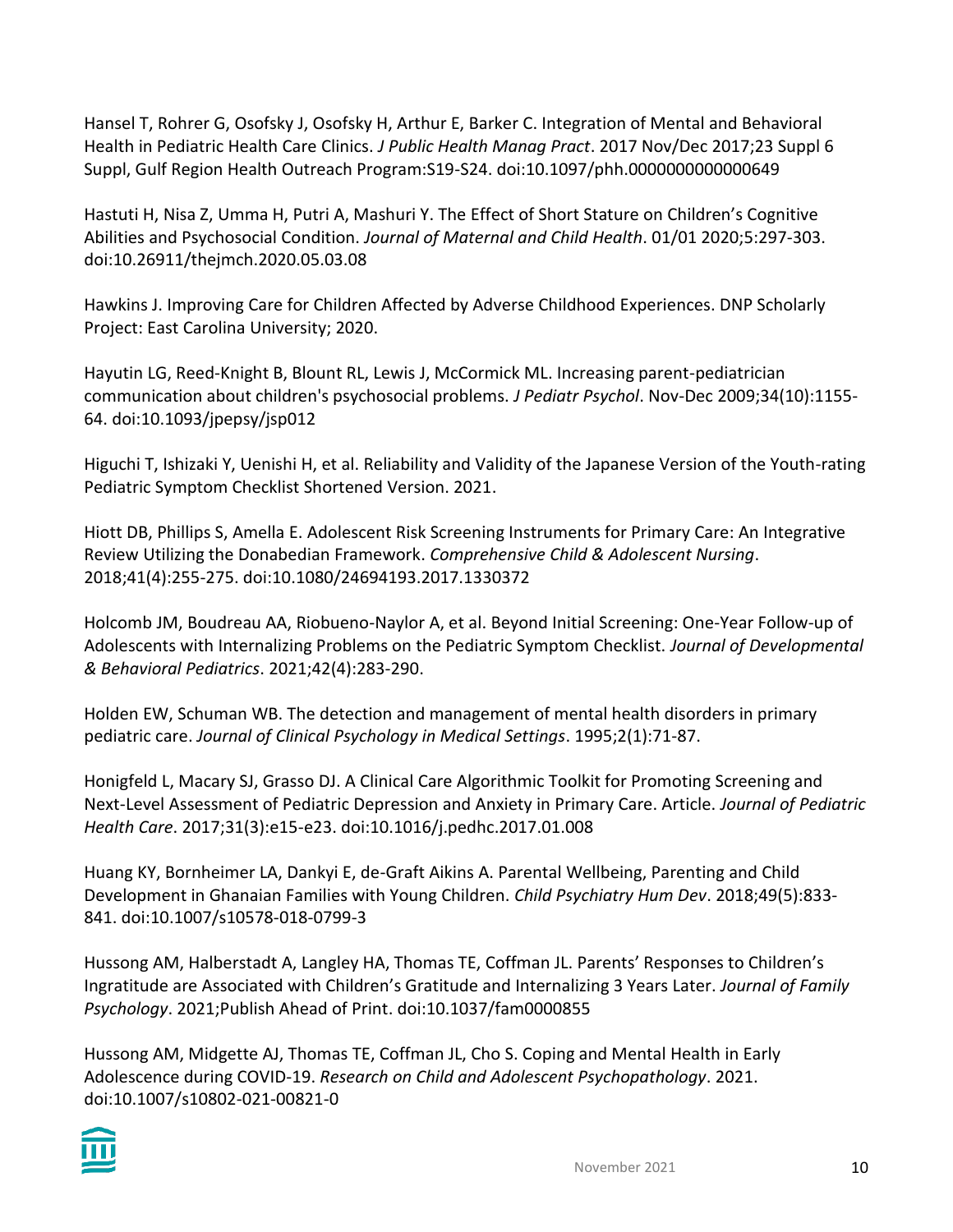Im Y, Kim DH. Family Management Style and Psychosocial Health of Children with Chronic Conditions. *Journal of child and family studies*. Feb 2021;30(2):483-492. doi:10.1007/s10826-020-01870-7

Irannezhad E, Soltanizadeh M. Comparison of Mental Health of Female Students with Early, Late, and Normal Menarche in Isfahan, Iran. 03/01/21 2021;27(4):253-260. doi:10.29252/ajcm.27.4.253

Ishizaki Y, Ishizaki T, Ozawa K, Fukai Y, Hattori Y, Taniuchi S, Kobayashi Y. Psychosocial Problems Among Siblings of Children with Disabilities in Japan: Psychosocial Association Between Mothers and Siblings. *Journal of Developmental and Physical Disabilities.* 2005;17(2):119-132.

Ishizaki Y, Fukai Y, Kobayashi Y. Preliminary study of validation of the Japanese version of Pediatric Symptom Checklist by Jellinek of Massachusetts General Hospital: A new screening method for children with psychosocial and psychosomatic dysfunction. *The Journal of the Japan Pediatric Society*. 1997;101:1679-1985.

Işik B, Ayaz Alkaya S. Internet use and psychosocial health of school aged children. *Psychiatry research*. 2017;255:204-208. doi:10.1016/j.psychres.2017.05.043

Ivanenko A, Barnes ME, Crabtree VM, Gozal D. Psychiatric symptoms in children with insomnia referred to a pediatric sleep medicine center. *Sleep Med*. May 2004;5(3):253-9. doi:10.1016/j.sleep.2004.02.001

Jacobson JH, Pullmann MD, Parker EM, Kerns SEU. Measurement Based Care in Child Welfare-Involved Children and Youth: Reliability and Validity of the PSC-17. *Child Psychiatry Hum Dev*. 04 2019;50(2):332-345. doi:10.1007/s10578-018-0845-1

Jee SH, Couderc JP, Swanson D, et al. A pilot randomized trial teaching mindfulness-based stress reduction to traumatized youth in foster care. *Complement Ther Clin Pract*. Aug 2015;21(3):201-9. doi:10.1016/j.ctcp.2015.06.007

Jeffrey J, Klomhaus A, Enenbach M, Lester P, Krishna R. Self-Report Rating Scales to Guide Measurement-Based Care in Child and Adolescent Psychiatry. *Child and adolescent psychiatric clinics of North America*. Oct 2020;29(4):601-629. doi:10.1016/j.chc.2020.06.002

Jellinek M, Bergmann P, Holcomb JM, et al. Recognizing Adolescent Depression with Parent-and Youth-Report Screens in Pediatric Primary Care. *The Journal of Pediatrics*. 2021;233:220-226. e1.

Jellinek M, Evans N, Knight RB. Use of a behavior checklist on a pediatric inpatient unit. *J Pediatr*. Jan 1979;94(1):156-8. doi:10.1016/s0022-3476(79)80386-8

Jellinek M, Little M, Murphy JM, Pagano M. The Pediatric Symptom Checklist. Support for a role in a managed care environment. *Arch Pediatr Adolesc Med*. Jul 1995;149(7):740-6. doi:10.1001/archpedi.1995.02170200030004

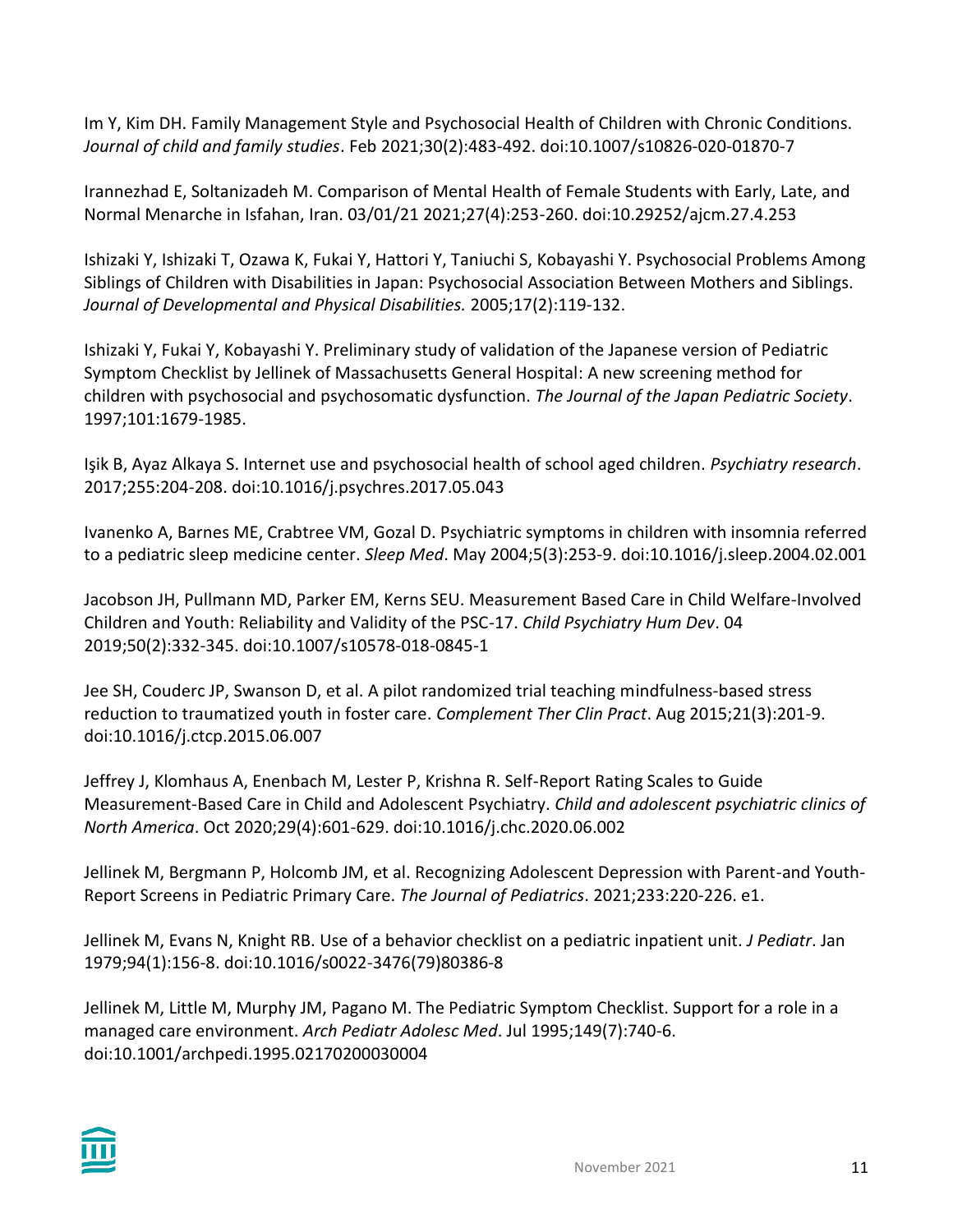Jellinek M, Murphy JM. Screening for Psychosocial Functioning as the Eighth Vital Sign. *JAMA Pediatr*. Jan 2021;175(1):13-14. doi:10.1001/jamapediatrics.2020.2005

Jellinek MS, Murphy JM. Use of the pediatric symptom checklist in outpatient practice. *Current problems in pediatrics*. 1990;20:602-609.

Jellinek MS, Bishop SJ, Murphy JM, Biederman J, Rosenbaum JF. Screening for dysfunction in the children of outpatients at a psychopharmacology clinic. *Am J Psychiatry*. Aug 1991;148(8):1031-6. doi:10.1176/ajp.148.8.1031

Jellinek MS, Murphy JM, Burns BJ. Brief psychosocial screening in outpatient pediatric practice. *J Pediatr*. Aug 1986;109(2):371-8. doi:10.1016/s0022-3476(86)80408-5

Jellinek MS, Murphy JM, Robinson J, Feins A, Lamb S, Fenton T. Pediatric Symptom Checklist: screening school-age children for psychosocial dysfunction. *J Pediatr*. Feb 1988;112(2):201-9. doi:10.1016/s0022- 3476(88)80056-8

Jellinek MS, Murphy JM. Screening for psychosocial disorders in pediatric practice. *Am J Dis Child*. Nov 1988;142(11):1153-7. doi:10.1001/archpedi.1988.02150110031013

Jellinek MS, Murphy JM. The recognition of psychosocial disorders in pediatric office practice: the current status of the pediatric symptom checklist. *J Dev Behav Pediatr*. Oct 1990;11(5):273-8.

Jellinek MS. Attachments: The Pediatric Symptom Checklist: A Bridge to Child and Adolescent Psychiatry From Pediatrics. *J Am Acad Child Adolesc Psychiatry*. 2021;60(6):667-668. doi:10.1016/j.jaac.2020.10.020

Jellinek MS. Managed care: good or bad news for children? *J Dev Behav Pediatr*. Aug 1994;15(4):273-4.

Johnston BD, Martin-Herz SP. Correlates of reinjury risk in sibling groups: a prospective observational study. *Pediatrics*. Mar 2010;125(3):483-90. doi:10.1542/peds.2009-1594

Jonovich SJ, Alpert-Gillis LJ. Impact of pediatric mental health screening on clinical discussion and referral for services. *Clin Pediatr (Phila)*. Apr 2014;53(4):364-71. doi:10.1177/0009922813511146

Jordan SS, Hilker KA, Stoppelbein L, Elkin TD, Applegate H, Iyer R. Nocturnal enuresis and psychosocial problems in pediatric sickle cell disease and sibling controls. *J Dev Behav Pediatr*. Dec 2005;26(6):404- 11. doi:10.1097/00004703-200512000-00003

Joshi D, Tiwari MK, Kannan V, Dalal SS, Mathai SS. Emotional and behavioral disturbances in school going HIV positive children attending HIV clinic. *Med J Armed Forces India*. Jan 2017;73(1):18-22. doi:10.1016/j.mjafi.2016.12.002

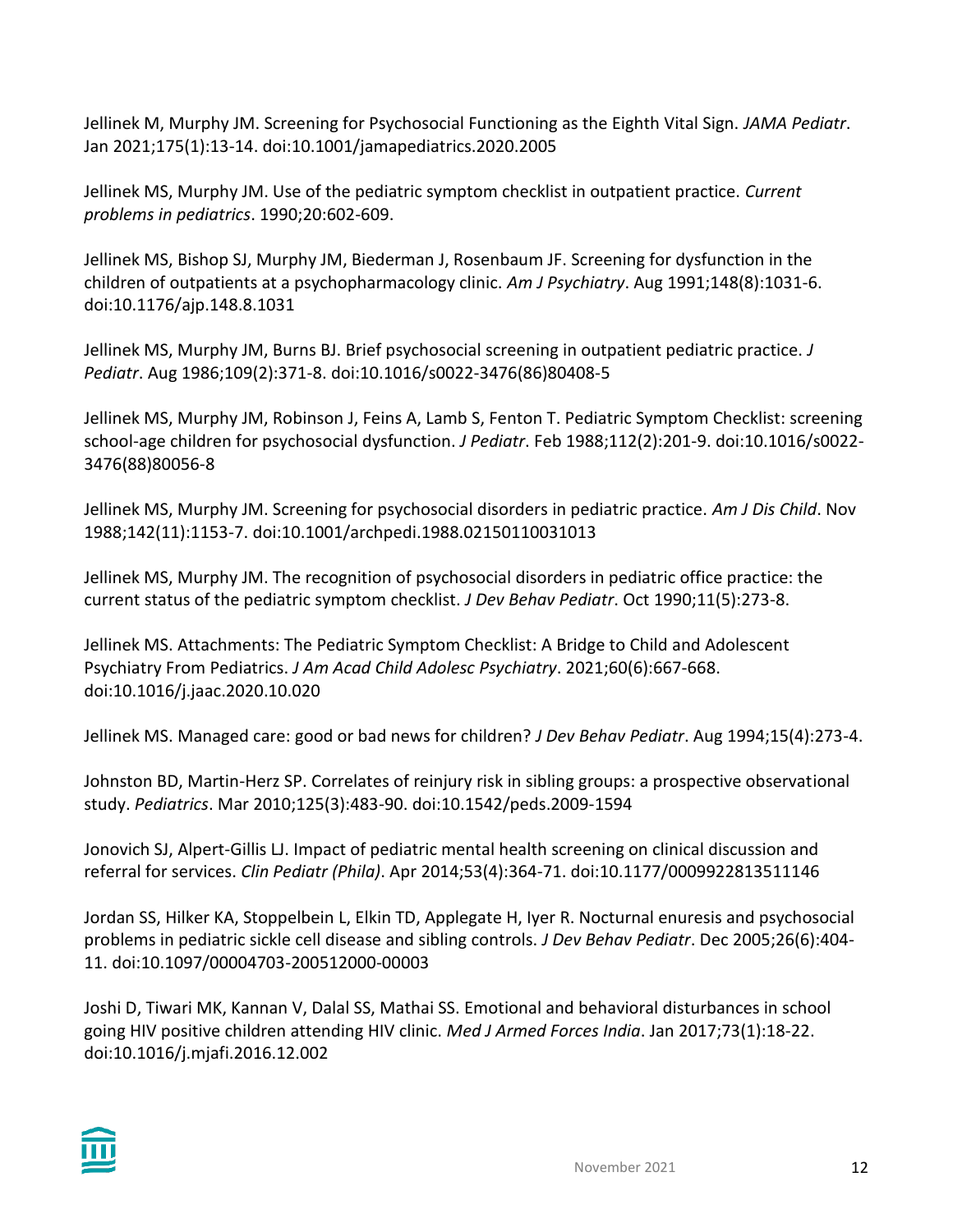Joshi H, Apple R. Screening Adolescents for ADHD, Oppositional Defiant Disorder, and Conduct Disorder in Primary Care. In: Morelli V, ed. *Adolescent Health Screening: an Update in the Age of Big Data*. Elsevier; 2019:107-113.

Jutte DP, Burgos A, Mendoza F, Ford CB, Huffman LC. Use of the Pediatric Symptom Checklist in a lowincome, Mexican American population. *Arch Pediatr Adolesc Med*. Dec 2003;157(12):1169-76. doi:10.1001/archpedi.157.12.1169

Kamin HS, McCarthy AE, Abel MR, Jellinek MS, Baer L, Murphy JM. Using a Brief Parent-Report Measure to Track Outcomes for Children and Teens with Internalizing Disorders. *Child Psychiatry Hum Dev*. Dec 2015;46(6):851-62. doi:10.1007/s10578-014-0525-8

Kefale D, Boka A, Mengstu Z, Belayneh Z, Zeleke S. Emotional and behavioral problems and associated factors among children and adolescents on highly active anti-retroviral therapy in public hospitals of West Gojjam zone, Amhara regional state of Ethiopia, 2018: a cross-sectional study. *BMC Pediatr*. 05 03 2019;19(1):141. doi:10.1186/s12887-019-1453-3

Kelleher KJ, Childs GE, Wasserman RC, McInerny TK, Nutting PA, Gardner, WP. Insurance status and recognition of psychosocial problems: A report from the Pediatric Research in Office Settings and the Ambulatory Sentinel Practice Networks. *Archives of Pediatrics & Adolescent Medicine*. 1998;151(11):1109-1115.

Kelleher KJ, Moore CD, Childs GE, Angelilli ML, Comer DM. Patient race and ethnicity in primary care management of child behavior problems: a report from PROS and ASPN. Pediatric Research in Office Settings. Ambulatory Sentinel Practice Network. *Med Care*. Nov 1999;37(11):1092-104. doi:10.1097/00005650-199911000-00002

Kelley ML, Fals-Stewart W. Psychiatric disorders of children living with drug-abusing, alcohol-abusing, and non-substance-abusing fathers. *J Am Acad Child Adolesc Psychiatry*. May 2004;43(5):621-8. doi:10.1097/00004583-200405000-00016

Kim DH, Im YJ. The influence of family management style on psychosocial problems of childhood cancer survivors in Korea. *Eur J Oncol Nurs*. Apr 2015;19(2):107-12. doi:10.1016/j.ejon.2014.10.010

Kim E, Lee R, Cain KC. Cosleeping, sleep disturbances, children's behavioral problems, and parenting self-efficacy among Korean American families. *J Child Adolesc Psychiatr Nurs*. May 2017;30(2):112-120. doi:10.1111/jcap.12182

Klassen BJ, Porcerelli JH, Sklar ER, Markova T. Pediatric symptom checklist ratings by mothers with a recent history of intimate partner violence: a primary care study. *J Clin Psychol Med Settings*. Dec 2013;20(4):473-7. doi:10.1007/s10880-012-9354-8

Kleinman RE, Hall S, Green H, et al. Diet, breakfast, and academic performance in children. *Ann Nutr Metab*. 2002;46 Suppl 1:24-30. doi:10.1159/000066399

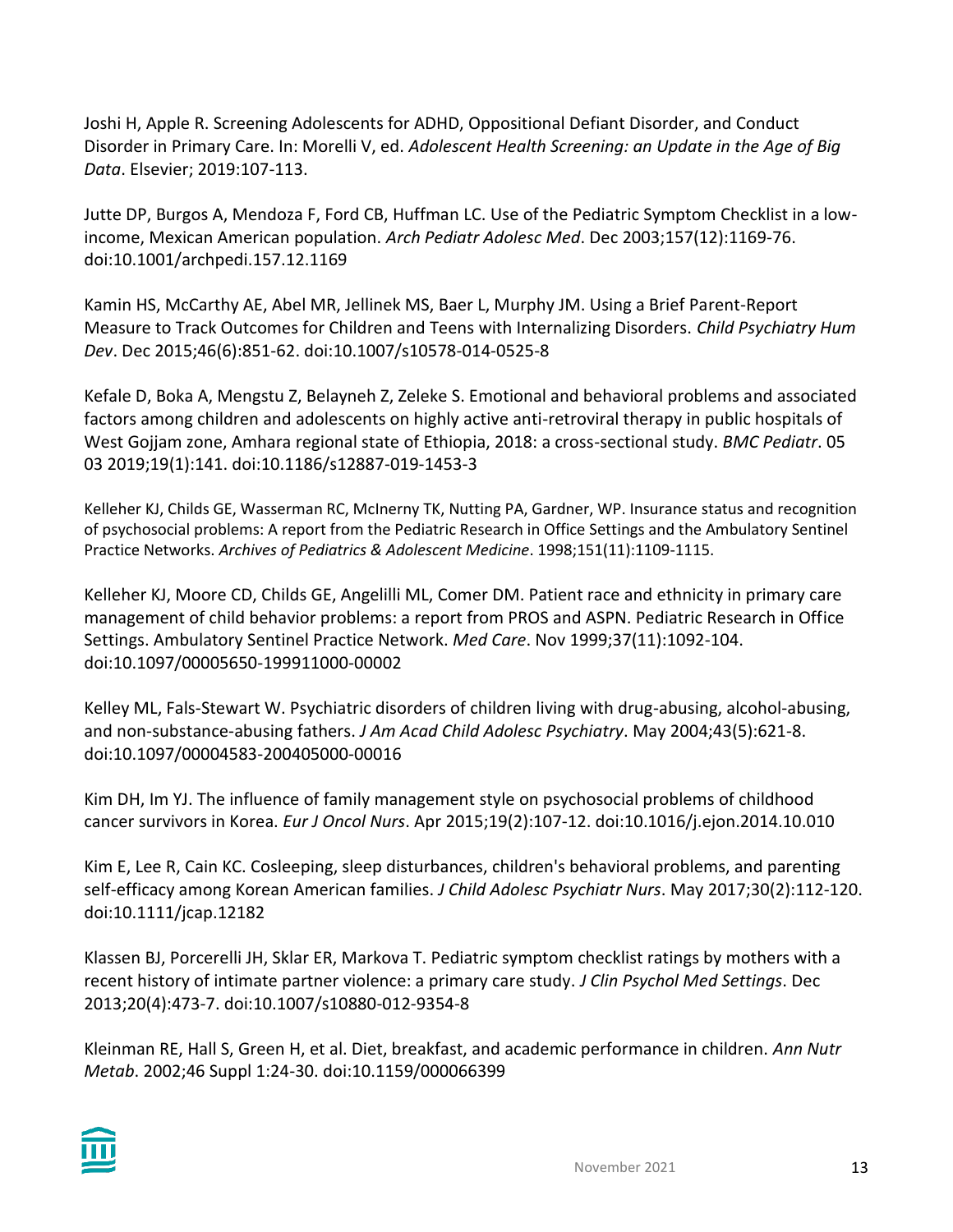Kleinman RE, Murphy JM, Little M, et al. Hunger in children in the United States: potential behavioral and emotional correlates. *Pediatrics*. Jan 1998;101(1):E3. doi:10.1542/peds.101.1.e3

Koc O, Kavuncuoglu S, Ramoglu MG, Aldemir E, Aktalay A, Eras Z. School Performance and Neurodevelopment of Very Low Birth Weight Preterm Infants: First Report From Turkey. *J Child Neurol*. Feb 2016;31(2):170-6. doi:10.1177/0883073815587028

Kolko DJ, Campo JV, Kelleher K, Cheng Y. Improving access to care and clinical outcome for pediatric behavioral problems: a randomized trial of a nurse-administered intervention in primary care. *J Dev Behav Pediatr*. Jun 2010;31(5):393-404. doi:10.1097/DBP.0b013e3181dff307

Kolko DJ, Campo JV, Kilbourne AM, Kelleher K. Doctor-office collaborative care for pediatric behavioral problems: a preliminary clinical trial. *Arch Pediatr Adolesc Med*. Mar 2012;166(3):224-31. doi:10.1001/archpediatrics.2011.201

Kostanecka A, Power T, Clarke A, Watkins M, Hausman CL, Blum NJ. Behavioral health screening in urban primary care settings: construct validity of the PSC-17. *J Dev Behav Pediatr*. Apr 2008;29(2):124- 8. doi:10.1097/DBP.0b013e31816a0d9e

Kovacic K, Sood MR, Mugie S, et al. A multicenter study on childhood constipation and fecal incontinence: effects on quality of life. *J Pediatr*. Jun 2015;166(6):1482-7 e1. doi:10.1016/j.jpeds.2015.03.016

Kunz JH, Greenley RN, Howard M. Maternal, paternal, and family health-related quality of life in the context of pediatric inflammatory bowel disease. *Qual Life Res*. Oct 2011;20(8):1197-204. doi:10.1007/s11136-011-9853-3

Lavigne JV, Meyers KM, Feldman M. Systematic Review: Classification Accuracy of Behavioral Screening Measures for Use in Integrated Primary Care Settings. *J Pediatr Psychol*. Nov 2016;41(10):1091-1109. doi:10.1093/jpepsy/jsw049

Lee CC, Holder-Niles FF, Haynes L, et al. Associations Between Patient-Reported Outcome Measures of Asthma Control and Psychosocial Symptoms. *Clin Pediatr (Phila)*. 03 2019;58(3):307-312. doi:10.1177/0009922818812479

Lee J, Kolomer S, Thomsen D. Evaluating the effectiveness of an intervention for children exposed to domestic violence: A preliminary program evaluation. *Child Adolesc Soc Work J*. 2012;29:357- 372.

Leiner MA, Balcazar H, Straus DC, Shirsat P, Handal G. Screening Mexicans for psychosocial and behavioral problems during pediatric consultation. *Rev Invest Clin*. Mar-Apr 2007;59(2):116-23.

Leiner MA, Puertas H, Caratachea R, Perez H, Jimenez P. Sensitivity and specificity of the pictorial Pediatric Symptom Checklist for psychosocial problem detection in a Mexican sample. *Rev Invest Clin*. Nov-Dec 2010;62(6):560-7.

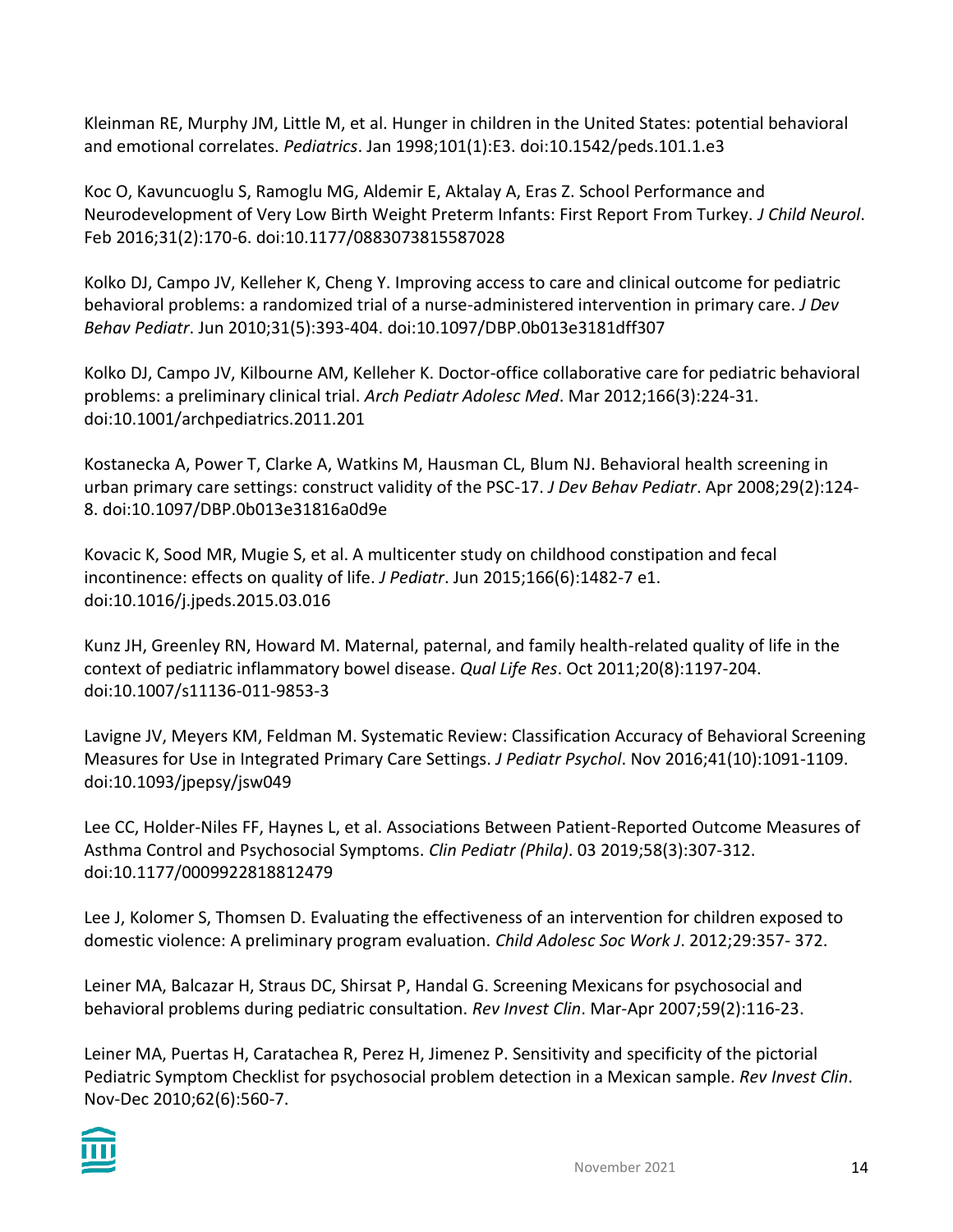Leiva L, Antivilo-Bruna A, Torres-Cortés B, Peña F, Scquicciarini AM. Relationship between adverse childhood experiences and mental health: Implications for a nationwide school mental health program. *Current Psychology*. 2021. doi:10.1007/s12144-021-02342-x

Leiva L, Rojas R, Peña F, Vargas B, Scquicciarini AM. Detectando las Dificultades Emocionales y Conductuales en la Escuela: Validación de PSC-17. *Revista Iberoamericana de Diagnóstico y Evaluacióne Avaliação Psicológica*. 2019;1(50):95-105.

Lin Y-M, Kuo S-Y, Chang Y-K, et al. Effects of Parental Education on Screen Time, Sleep Disturbances, and Psychosocial Adaptation Among Asian Preschoolers: A Randomized Controlled Study. *Journal of Pediatric Nursing-Nursing Care of Children & Families*. Jan-Feb 2021;56:E27-E34. doi:10.1016/j.pedn.2020.07.003

Lindhiem O, Kolko DJ. Trajectories of symptom reduction during treatment for behavior problems in pediatric primary-care settings. *Adm Policy Ment Health*. Nov 2011;38(6):486-94. doi:10.1007/s10488- 011-0335-2

Little M, Murphy JM, Jellinek MS, Bishop SJ, Arnett HL. Screening 4- and 5-year-old children for psychosocial dysfunction: A preliminary study with the Pediatric Symptom Checklist*. Journal of Developmental & Behavioral Pediatrics.* 1994;15(3):191-197.

Liu J, DiStefano C, Burgess Y, Wang J. Pediatric Symptom Checklist-17 Testing Measurement Invariance of a Higher-Order Factor Model Between Boys and Girls. *European Journal of Psychological Assessment*. Jan 2020;36(1):77-83. doi:10.1027/1015-5759/a000495

Liu J, Guo S, Gao R, DiStefano C. Investigating school children's behavioral and emotional problems using pediatric symptoms checklist-17 in a structural equation modeling framework. *School psychology international*. 2020;41(3):257-275.

Lloyd J, Jellinek MS, Little M, Murphy JM, Pagano M. Screening for psychosocial dysfunction in pediatric inpatients. *Clin Pediatr (Phila)*. Jan 1995;34(1):18-24. doi:10.1177/000992289503400104

López V, Murphy M, Lucke C, et al. Peer victimization and mental health risk in Chilean students. *Journal of child and family studies*. 2018;27(8):2608-2621.

Louthrenoo O, Ukarapol N, Wongsawasdi L. Psychosocial problems and childhood recurrent abdominal pain. *J Med Assoc Thai*. Dec 2010;93(12):1379-84.

Lowenthal E, Lawler K, Harari N, et al. Rapid psychosocial function screening test identified treatment failure in HIV+ African youth. *AIDS Care*. 2012;24(6):722-7. doi:10.1080/09540121.2011.644233

Lowenthal E, Lawler K, Harari N, et al. Validation of the Pediatric Symptom Checklist in HIV-infected Batswana. *J Child Adolesc Ment Health*. Jan 1 2011;23(1):17-28. doi:10.2989/17280583.2011.594245

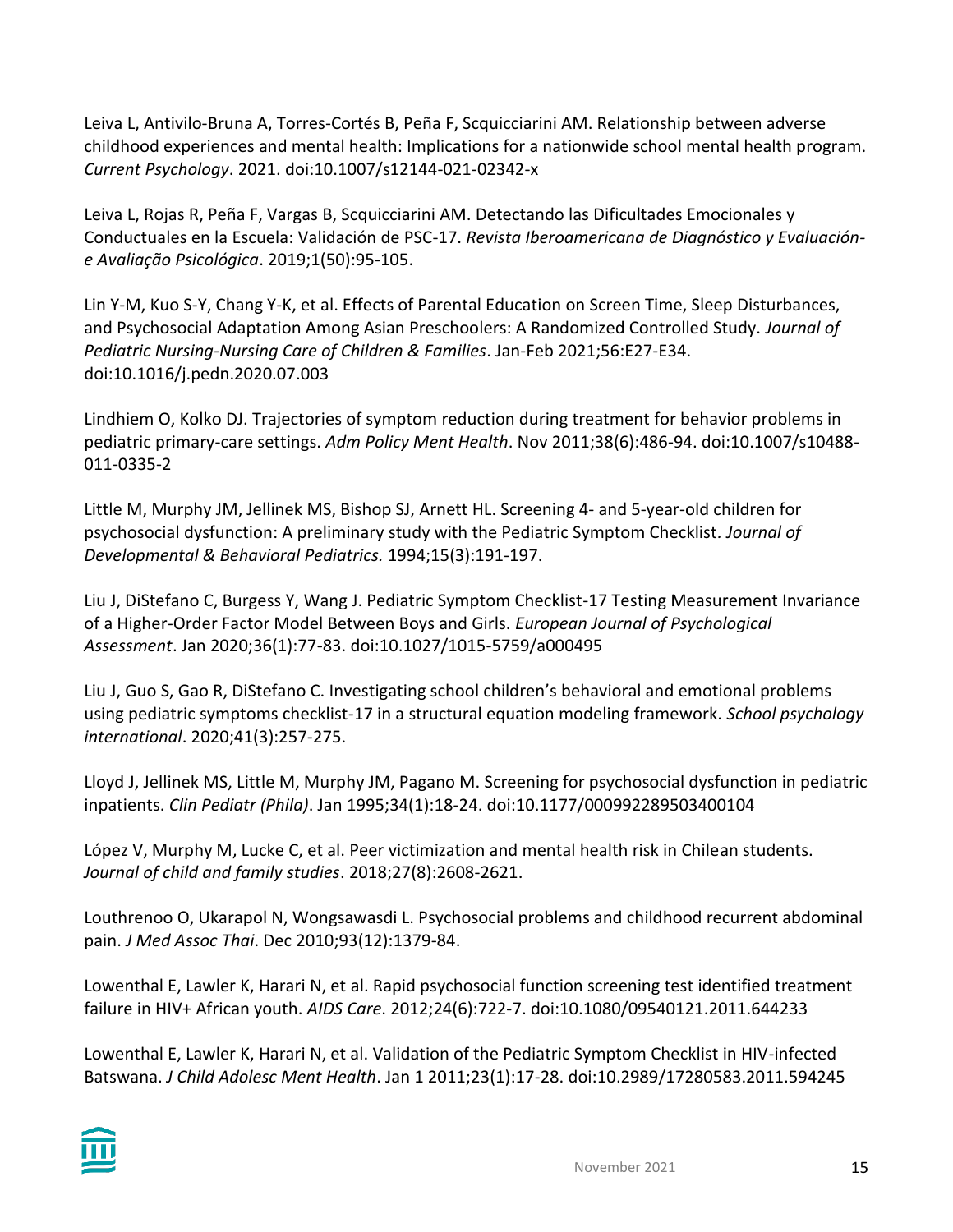Lowenthal ED, Marukutira T, Tshume O, Chapman J, Anabwani GM, Gross R. Prediction of HIV Virologic Failure Among Adolescents Using the Pediatric Symptom Checklist. *AIDS Behav*. Nov 2015;19(11):2044- 8. doi:10.1007/s10461-015-1061-7

Lund E, Gabrielli J. The role of pediatric psychologists in mitigating disability-specific barriers among youth during the COVID-19 pandemic. *Clinical Practice in Pediatric Psychology*. 2021;9. doi:10.1037/cpp0000387

MacNeily, AE. Should Psychological Assessment be a Part of Incontinence Management in Children and Adolescents? *The Journal of Urology.* 2016;195(5):1327-1328.

Mancini MA. A Pilot Study Evaluating a School-Based, Trauma-Focused Intervention for Immigrant and Refugee Youth. *Child and Adolescent Social Work Journal*. Jun 2020;37(3):287-300. doi:10.1007/s10560-019-00641-8

Marlow M, Servili C, Tomlinson M. A review of screening tools for the identification of autism spectrum disorders and developmental delay in infants and young children: recommendations for use in lowand middle-income countries. *Autism Res*. 02 2019;12(2):176-199. doi:10.1002/aur.2033

Marti FA, Pourat N, Lee C, Zima BT. Overview of Ten Child Mental Health Clinical Outcome Measures: Testing of Psychometric Properties with Diverse Client Populations in the US. Article; Early Access. *Adm Policy Ment Health*. 2021. doi:10.1007/s10488-021-01157-z

Mashegoane S, Ramoloto NP. Attachment dimensions' capacity to predict problem behaviors in an African context. *South African Journal of Psychology*. 2016;46(2):266-277.

May J, Kazee N, Castillo S, et al. From silos to an innovative health care delivery and patient engagement model for children in Medicaid. *Healthcare (Amsterdam)*. 2018;6(1):67-73. doi:10.1016/j.hjdsi.2016.12.008

McCarthy A, Asghar S, Wilens T, et al. Using a Brief Parent-Report Measure to Track Outcomes for Children and Teens with ADHD. *Child Psychiatry Hum Dev*. Jun 2016;47(3):407-16. doi:10.1007/s10578- 015-0575-6

McCarty CA, Russo J, Grossman DC, et al. Adolescents with suicidal ideation: health care use and functioning. *Acad Pediatr*. Sep-Oct 2011;11(5):422-6. doi:10.1016/j.acap.2011.01.004

McGovern CM, Arcoleo K, Melnyk B. COPE for asthma: Outcomes of a cognitive behavioral intervention for children with asthma and anxiety. *Sch Psychol*. Nov 2019;34(6):665-676. doi:10.1037/spq0000310

McKee L, Roland E, Coffelt N, Olson AL, Forehand R, Massari C. Harsh Discipline and Child Problem Behaviors: The Roles of Positive Parenting and Gender. *Journal of Family Violence.* 2007;22(4):187-196.

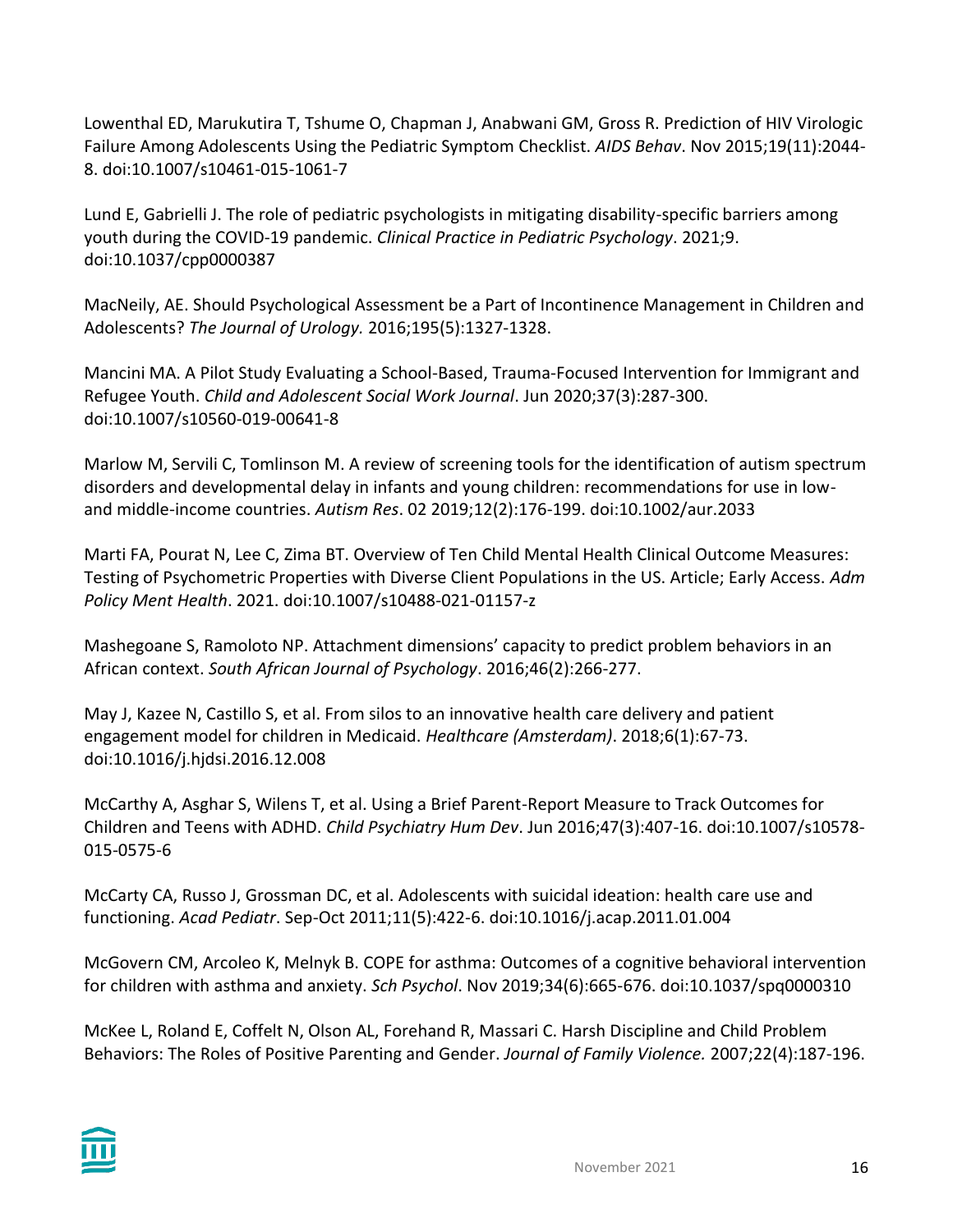McLaurin-Jiang S, Cohen GM, Brown CL, Edwards P, Albertini LW. Integrated Mental Health Training Relates to Pediatric Residents' Confidence with Child Mental Health Disorders. *Acad Psychiatry*. Jun 2020;44(3):299-304. doi:10.1007/s40596-020-01182-4

Mehus CJ, Kazlauskaite V, Colianni S, Borowsky IW. Parents' interest in resources to address their child's behavioral health through primary care. *Fam Syst Health*. 09 2019;37(3):244-248. doi:10.1037/fsh0000429

Mekori-Domachevsky E, Matalon N, Mayer Y, et al. Internalizing symptoms impede adolescents' ability to transition from in-person to online mental health services during the 2019 coronavirus disease pandemic. Article; Early Access. *J Telemed Telecare*. 2021. doi:10.1177/1357633x211021293

Metwally AM, El-Sonbaty MM, El Etreby LA, et al. Impact of National Egyptian school feeding program on growth, development, and school achievement of school children. *World J Pediatr*. Aug 2020;16(4):393-400. doi:10.1007/s12519-020-00342-8

Michaud AL, Cadigan C, Mason C, Recklitis CJ. Evaluating the Brief Parental Intake Form (BPIF) for psychosocial difficulties in childhood cancer survivors. *Psychooncology*. 10 2020;29(10):1510-1512. doi:10.1002/pon.5482

Miller E, Wieneke KM, Murphy JM, et al. Child and parental poor health among families at risk for hunger attending a community health center. *J Health Care Poor Underserved*. May 2008;19(2):550-61. doi:10.1353/hpu.0.0008

Monir ZM, El-Din EM, El-Alameey IR, et al. Academic Achievement and Psychosocial Profile of Egyptian Primary School Children in South Sinai. *Open Access Maced J Med Sci*. Dec 15 2016;4(4):624-629. doi:10.3889/oamjms.2016.111

Muppidathi S, Boj J, Kunjithapatham M. Use of the pediatric symptom checklist to screen for behaviour problems in children. *International Journal of Contemporary Pediatrics*. 04/25 2017;4:886. doi:10.18203/2349-3291.ijcp20171692

Murphy JM, Arnett HL, Bishop SJ, Jellinek MS, Reede JY. Screening for psychosocial dysfunction in pediatric practice. A naturalistic study of the Pediatric Symptom Checklist. *Clin Pediatr (Phila)*. Nov 1992;31(11):660-7. doi:10.1177/000992289203101104

Murphy JM, Bergmann P, Chiang C, et al. The PSC-17: Subscale Scores, Reliability, and Factor Structure in a New National Sample. *Pediatrics*. Sep 2016;138(3)doi:10.1542/peds.2016-0038

Murphy JM, Blais M, Baer L, et al. Measuring outcomes in outpatient child psychiatry: reliable improvement, deterioration, and clinically significant improvement. *Clin Child Psychol Psychiatry*. Jan 2015;20(1):39-52. doi:10.1177/1359104513494872

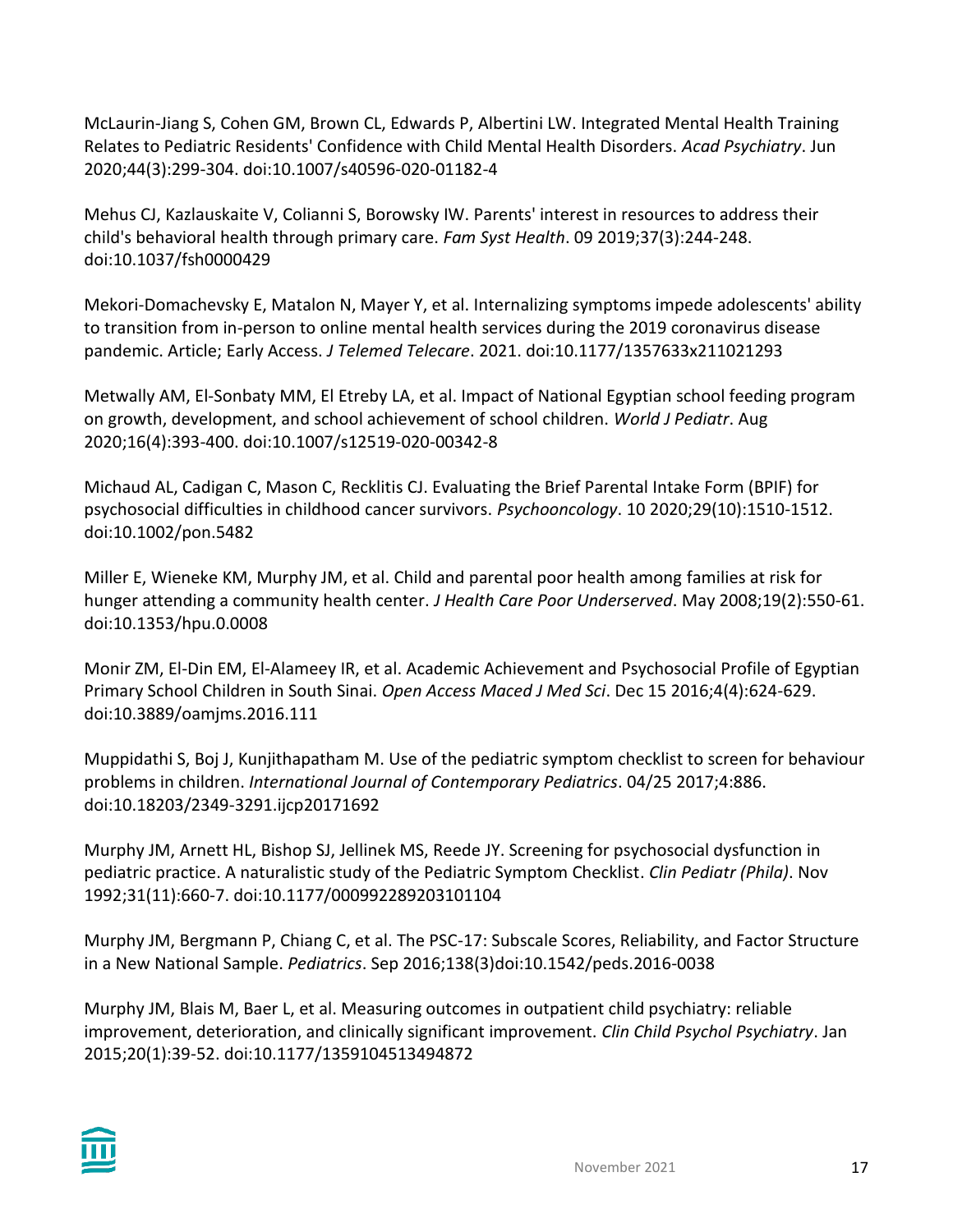Murphy JM, Guzman J, McCarthy AE, et al. Mental health predicts better academic outcomes: a longitudinal study of elementary school students in Chile. *Child Psychiatry Hum Dev*. Apr 2015;46(2):245-56. doi:10.1007/s10578-014-0464-4

Murphy JM, Ichinose C, Hicks RC, et al. Utility of the Pediatric Symptom Checklist as a psychosocial screen to meet the federal Early and Periodic Screening, Diagnosis, and Treatment (EPSDT) standards: a pilot study. *J Pediatr*. Dec 1996;129(6):864-9. doi:10.1016/s0022-3476(96)70030-6

Murphy JM, Jellinek M. Screening for psychosocial dysfunction in economically disadvantaged and minority group children: further validation of the Pediatric Symptom Checklist. *Am J Orthopsychiatry*. Jul 1988;58(3):450-456. doi:10.1111/j.1939-0025.1988.tb01605.x

Murphy JM., Jellinek MJ, Milinsky S. The Pediatric Symptom Checklist: Validation in the real world of the junior high school. Journal of Pediatric Psychology, 1998;14:629-639.

Murphy JM, Masek B, Babcock R, et al. Measuring outcomes in outpatient child psychiatry: the contribution of electronic technologies and parent report. *Clin Child Psychol Psychiatry*. Jan 2011;16(1):146-60. doi:10.1177/1359104509352895

Murphy JM, Nguyen T, Lucke C, Chiang C, Plasencia N, Jellinek M. Adolescent Self-Screening for Mental Health Problems; Demonstration of an Internet-Based Approach. *Acad Pediatr*. 2018;18(1):59-65. doi:10.1016/j.acap.2017.08.013

Murphy JM, Reede J, Jellinek MS, Bishop SJ. Screening for psychosocial dysfunction in inner-city children: further validation of the Pediatric Symptom checklist. *J Am Acad Child Adolesc Psychiatry*. Nov 1992;31(6):1105-11. doi:10.1097/00004583-199211000-00019

Murphy JM, Riobueno-Naylor A, Haile H, et al. Behavioural Health Screening and Service Use in a Statewide Sample of Medicaid-Eligible Pediatric Outpatients. *Science Repository*. 2020;doi:10.31487/j.PDR.2020.03.04

Murphy JM, Stepanian S, Riobueno-Naylor A, et al. Implementation of an electronic approach to psychosocial screening in a network of pediatric practices. *Academic pediatrics*. 2021;21(4):702-709.

Murphy JM, Wehler CA, Pagano ME, Little M, Kleinman RE, Jellinek MS. Relationship between hunger and psychosocial functioning in low-income American children. *J Am Acad Child Adolesc Psychiatry*. Feb 1998;37(2):163-70. doi:10.1097/00004583-199802000-00008

Murphy M, Kamin H, Masek B, et al. Using brief clinician and parent measures to track outcomes in outpatient child psychiatry: longer term follow-up and comparative effectiveness. *Child Adolesc Ment Health*. Nov 2012;17(4):222-230. doi:10.1111/j.1475-3588.2011.00642.x

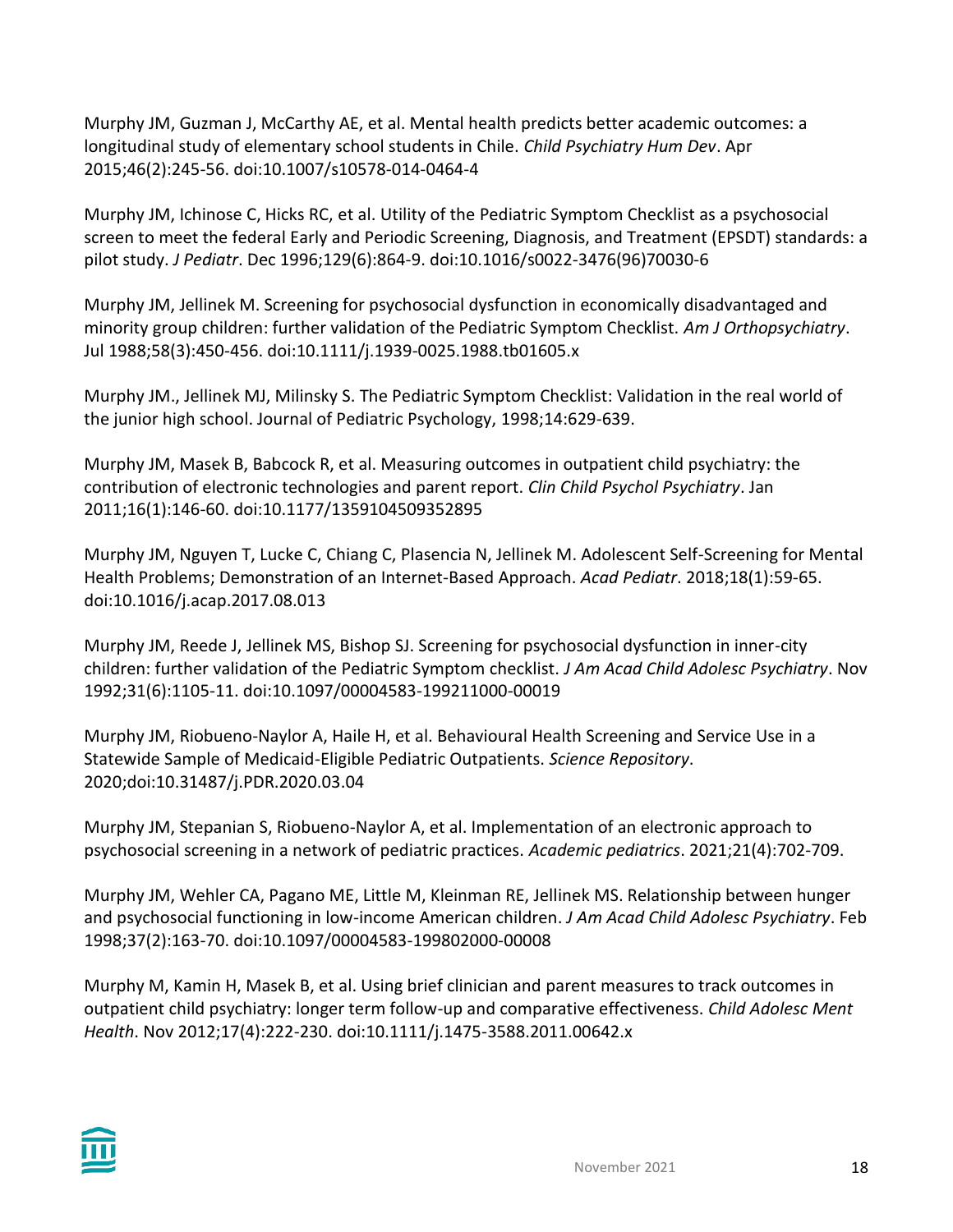Muzzolon SR, Cat MN, dos Santos LH. Evaluation of the Pediatric Symptom Checklist as a screening tool for the identification of emotional and psychosocial problems. *Rev Paul Pediatr*. Sep 2013;31(3):359- 65. doi:10.1590/S0103-05822013000300013

Nasir A, Zimmer A, Taylor D, Santo J. Psychosocial assessment of the family in the clinical setting. *BMC Psychol*. Jan 11 2019;7(1):3. doi:10.1186/s40359-018-0277-5

Navon M, Nelson D, Pagano M, Murphy M. Use of the pediatric symptom checklist in strategies to improve preventive behavioral health care. *Psychiatr Serv*. Jun 2001;52(6):800-4. doi:10.1176/appi.ps.52.6.800

Nicholson B, Anderson M, Fox R, Brenner V. One Family at a Time: A Prevention Program for At-Risk Parents. *Journal of Counseling and Development*. 2002;80(3):362-371.

Norizan A, Shamsuddin K. Predictors of parenting stress among Malaysian mothers of children with Down syndrome. *J Intellect Disabil Res*. Nov 2010;54(11):992-1003. doi:10.1111/j.1365- 2788.2010.01324.x

Ohene SA, Ireland M, McNeely C, Borowsky IW. Parental expectations, physical punishment, and violence among adolescents who score positive on a psychosocial screening test in primary care. *Pediatrics*. Feb 2006;117(2):441-7. doi:10.1542/peds.2005-0421

Okuda M, Mari S, Okuda Y, Ichiro K, Norikazu Y, Tatsuya H. Psychosocial functioning and self-rated health in Japanese school-aged children: A cross-sectional study. Nursing and Health Sciences. 2013;15(2):157-163.

Oliva S, Russo G, Gili R, et al. Risks and Protective Factors Associated With Mental Health Symptoms During COVID-19 Home Confinement in Italian Children and Adolescents: The# Understandingkids Study. *Frontiers in Pediatrics*. 2021;9:537.

Omkarappa DB, Rentala S, Nattala P. Psychiatric nurse delivered group‐cognitive‐behavioral therapy for internalizing behavior problems among children of parents with alcohol use disorders. *Journal of Child and Adolescent Psychiatric Nursing*. 2021.

Öner Ö, Karaca S, Cangür Ş. The validity and reliability of pictorial pediatric symptom checklist in children of 4-5 ages. *Anadolu Psikiyatri Derg*. 2019;20(1):73-81.

Ozturk FO, Ayaz-Alkaya S. Internet addiction and psychosocial problems among adolescents during the COVID-19 pandemic: A cross-sectional study. Article. *Arch Psychiatr Nurs*. Oct 2021;35(5):595-601. doi:10.1016/j.apnu.2021.08.007

Pagano M, Murphy JM, Pedersen M, et al. Screening for psychosocial problems in 4-5-year-olds during routine EPSDT examinations: validity and reliability in a Mexican-American sample. *Clin Pediatr (Phila)*. Mar 1996;35(3):139-46. doi:10.1177/000992289603500305

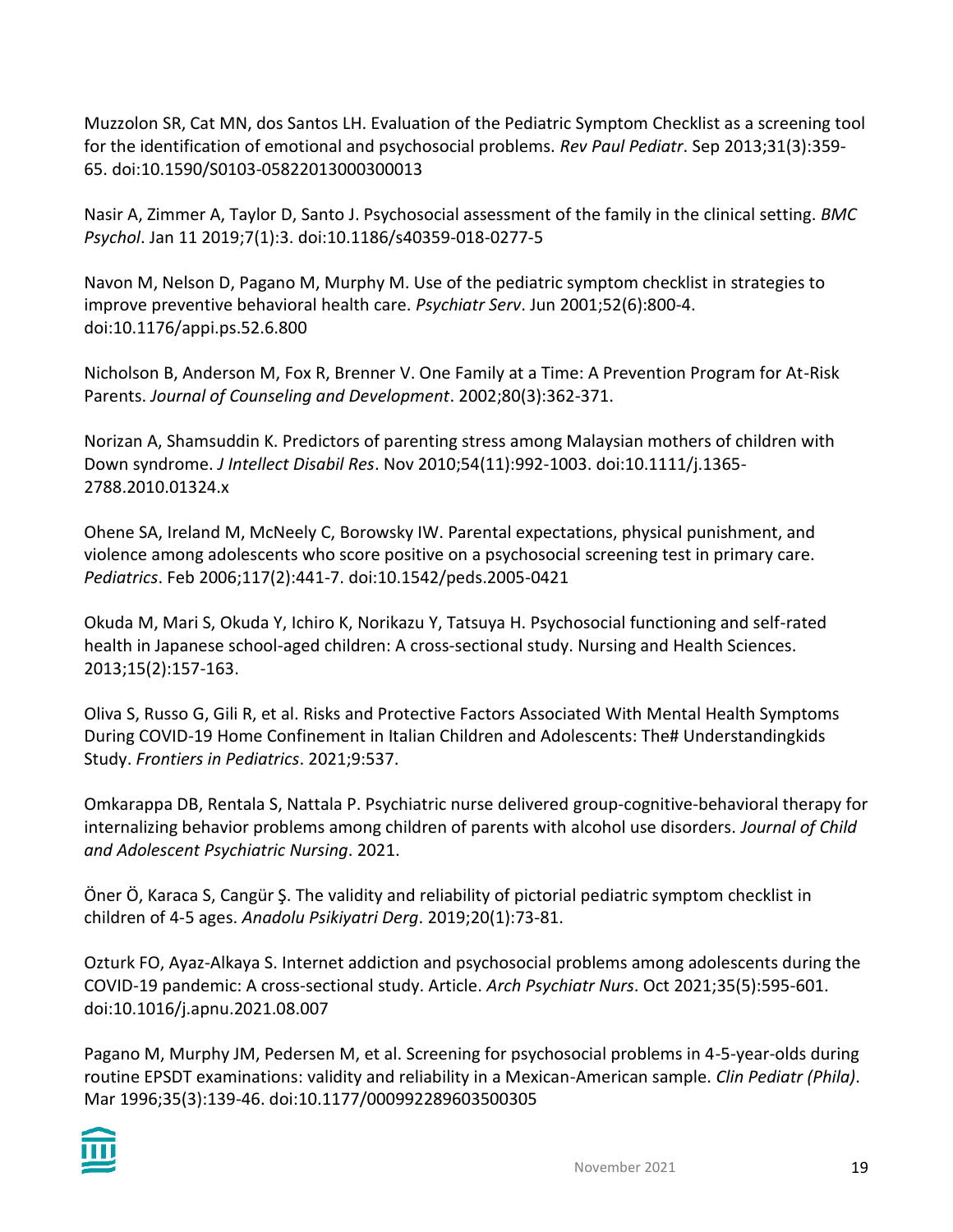Pagano ME, Cassidy LJ, Little M, Murphy JM, Jellinek MS. Identifying Psychosocial Dysfunction in School-Age Children: The Pediatric Symptom Checklist as a Self-Report Measure. *Psychol Sch*. Mar 1 2000;37(2):91-106. doi:10.1002/(SICI)1520-6807(200003)37:2%3C91::AID-PITS1%3E3.0.CO;2-3

Palermo TM, Childs G, Burgess ES, Kaugars AS, Comer D, Kelleher K. Functional limitations of schoolaged children seen in primary care. *Child Care Health Dev*. Sep 2002;28(5):379-89. doi:10.1046/j.1365- 2214.2002.00287.x

Parker EM, Jacobson J, Pullmann MD, Kerns SEU. Identifying Psychosocial Problems Among Children and Youth in the Child Welfare System Using the PSC-17: Exploring Convergent and Discriminant Validity with Multiple Informants. *Child Psychiatry Hum Dev*. 02 2019;50(1):108-120. doi:10.1007/s10578-018-0824-6

Perfect MM, Jaramillo E. Relations between resiliency, diabetes-related quality of life, and disease markers to school-related outcomes in adolescents with diabetes. *Sch Psychol Q*. Mar 2012;27(1):29- 40. doi:10.1037/a0027984

Perfect MM, Patel PG, Scott RE, et al. Sleep, glucose, and daytime functioning in youth with type 1 diabetes. *Sleep*. Jan 1 2012;35(1):81-8. doi:10.5665/sleep.1590

Pesek R, Whitaker B, Ararat E, et al. Pediatric Severe Asthmatics in a Southern US State Face Multiple Challenges and Barriers to Care. Meeting Abstract. *J Allergy Clin Immunol*. Feb 2021;147(2):AB46-AB46.

Petersen MC, Kube DA, Whitaker TM, Graff JC, Palmer FB. Prevalence of developmental and behavioral disorders in a pediatric hospital. *Pediatrics*. Mar 2009;123(3):e490-5. doi:10.1542/peds.2008-2750

Plubrukarn R, Amloy K, Kanjanapatanakul W. The effectiveness of brief psychosocial screening in identifying behavioral problems in children. *J Med Assoc Thai*. Aug 2011;94 Suppl 3:S145-51.

Polaha J, Dalton WT, 3rd, Allen S. The prevalence of emotional and behavior problems in pediatric primary care serving rural children. *J Pediatr Psychol*. Jul 2011;36(6):652-60. doi:10.1093/jpepsy/jsq116

Pourat N, Zima B, Marti A, Lee C. California child mental health performance outcomes system: Recommendation report. *UCLA Center for Health Policy Research*. 2017;

Raman V, Prakash A, D'Souza F. Psychosocial Issues in Children With Thalassemia: From Identification to a Model for Management in a Developing Country. *J Pediatr Hematol Oncol*. 04 2019;41(3):218-221. doi:10.1097/mph.0000000000001370

Ratcliff MB, Catlin PA, Peugh JL, Siegel RM, Kirk S, Tamm L. Psychosocial Screening Among Youth Seeking Weight Management Treatment. *Clin Pediatr (Phila)*. 03 2018;57(3):277-284. doi:10.1177/0009922817715936

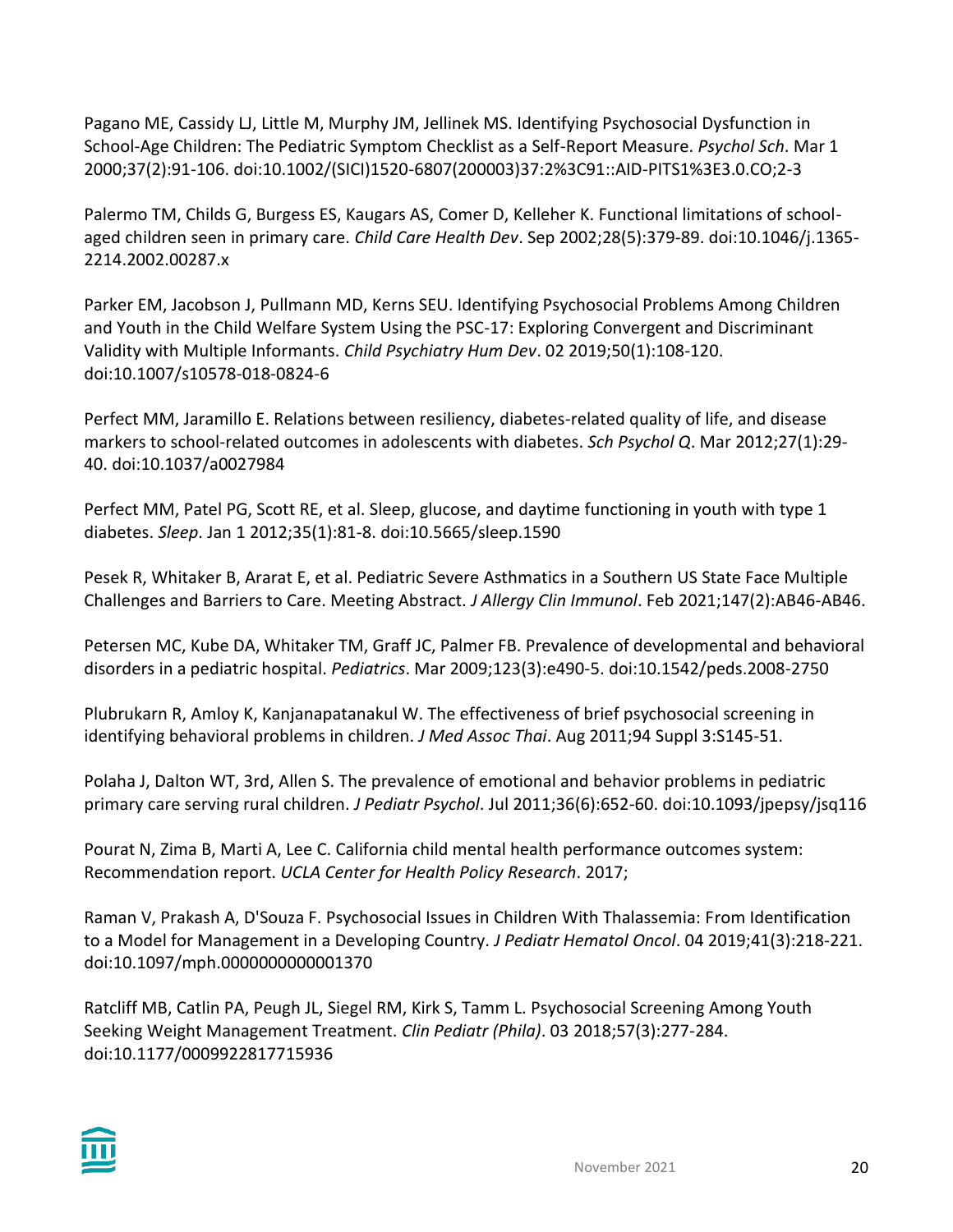Rauch PK, Jellinek MS, Murphy JM, et al. Screening for psychosocial dysfunction in pediatric dermatology practice. *Clin Pediatr (Phila)*. Aug 1991;30(8):493-7. doi:10.1177/000992289103000807

Reed-Knight B, Hayutin LG, Lewis JD, Blount RL. Factor structure of the pediatric symptom checklist with a pediatric gastroenterology sample. *J Clin Psychol Med Settings*. Sep 2011;18(3):299-306. doi:10.1007/s10880-011-9242-7

Reijneveld SA, Vogels AG, Hoekstra F, Crone MR. Use of the Pediatric Symptom Checklist for the detection of psychosocial problems in preventive child healthcare. *BMC Public Health*. Jul 27 2006;6:197. doi:10.1186/1471-2458-6-197

Research Support, N.I.H., Extramural. *Addictive behaviors*. Feb 2017;65:193-197. doi:10.1016/j.addbeh.2016.10.015

Research Support, U.S. Gov't, Non-P.H.S. *Journal of clinical child and adolescent psychology : the official journal for the Society of Clinical Child and Adolescent Psychology, American Psychological Association, Division 53*. Jan-Feb 2020;49(1):1-17. doi:10.1080/15374416.2019.1689824

Richards JE, Whiteside U, Ludman EJ, et al. Understanding why patients may not report suicidal ideation at a health care visit prior to a suicide attempt: A qualitative study. *Psychiatric services*. 2019;70(1):40-45. doi:10.1176/appi.ps.201800342

Richardson LP, McCauley E, McCarty CA, et al. Predictors of persistence after a positive depression screen among adolescents. *Pediatrics*. Dec 2012;130(6):e1541-8. doi:10.1542/peds.2012-0450

Richardson LP, Rockhill C, Russo JE, et al. Evaluation of the PHQ-2 as a brief screen for detecting major depression among adolescents. *Pediatrics*. May 2010;125(5):e1097-103. doi:10.1542/peds.2009-2712

Riffat O, Humayun Iqbal K, Muhammad Khalid M, Najaf M, Fatima T. Psychosocial impact of the COVID-19 pandemic on doctors' children: are we heading towards a mental health pandemic? article. *Paediatrica Indonesiana*. 02/01/ 2021;61(1):46-52. doi:10.14238/pi61.1.2021.46-52

Riobueno-Naylor A, Romo S, Kazis L, et al. Usefulness of a Novel System for Feedback of Patient-Reported Outcome Measures in Children Recovering From Burns. *J Burn Care Res*. 10 16 2019;40(6):776-784. doi:10.1093/jbcr/irz082

Riobueno-Naylor A, Williamson H, Canenguez K, et al. Appearance Concerns, Psychosocial Outcomes, and the Feasibility of Implementing an Online Intervention for Adolescents Receiving Outpatient Burn Care. *J Burn Care Res*. 02 03 2021;42(1):32-40. doi:10.1093/jbcr/iraa108

Roby E, Piccolo LR, Gutierrez J, et al. Father involvement in infancy predicts behavior and response to chronic stress in middle childhood in a low-income Latinx sample. *Developmental Psychobiology*. 2021. doi:10.1002/dev.22081

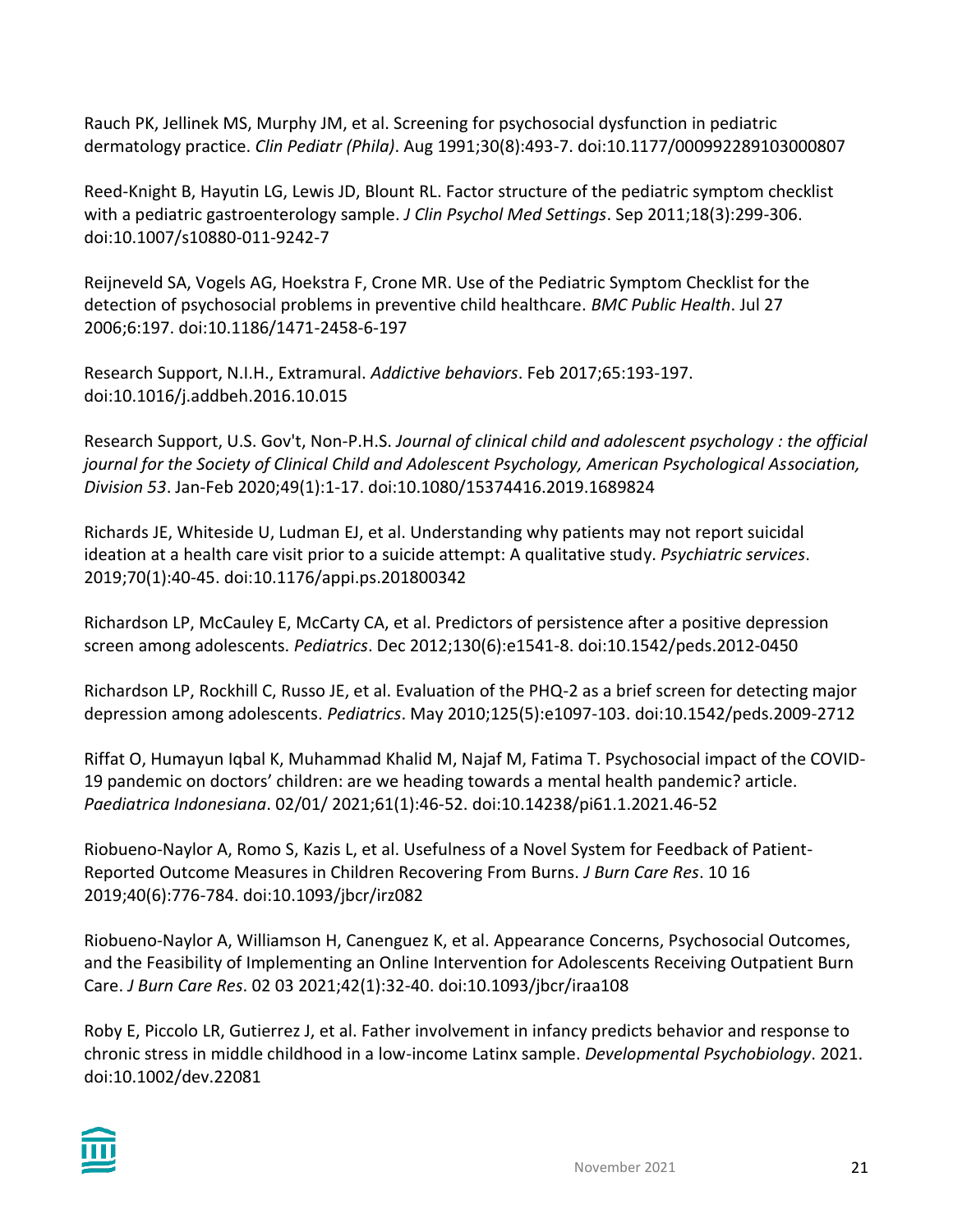Rockhill CM, Katon W, Richards J, et al. What clinical differences distinguish depressed teens with and without comorbid externalizing problems? *Gen Hosp Psychiatry*. Jul-Aug 2013;35(4):444-7. doi:10.1016/j.genhosppsych.2013.04.002

Romano-Clarke G, Tang MH, Xerras DC, et al. Have rates of behavioral health assessment and treatment increased for Massachusetts children since the Rosie D. decision? A report from two primary care practices. *Clin Pediatr (Phila)*. Mar 2014;53(3):243-9. doi:10.1177/0009922813507993

Rukabyarwema JP, McCall N, Ngambe T, Kanyembari XB, Needlman R. Behavior Problems in Physically Ill Children in Rwanda. *J Dev Behav Pediatr*. 2019 Oct/Nov 2019;40(8):642-650. doi:10.1097/dbp.0000000000000698

Rushton J, Bruckman D, Kelleher K. Primary care referral of children with psychosocial problems. *Arch Pediatr Adolesc Med*. Jun 2002;156(6):592-8. doi:10.1001/archpedi.156.6.592

Sachser C, Berliner L, Holt T, et al. International development and psychometric properties of the Child and Adolescent Trauma Screen (CATS). *J Affect Disord*. Mar 01 2017;210:189-195. doi:10.1016/j.jad.2016.12.040

Saini A, Chandra J, Goswami U, Singh V, Dutta AK. Case control study of psychosocial morbidity in beta thalassemia major. *J Pediatr*. May 2007;150(5):516-20. doi:10.1016/j.jpeds.2007.01.025

Santos LHC, Pimentel RF, Rosa LGD, Muzzolon SRB, Antoniuk SA. Cognitive and behavioral screening of children with learning disabilities: A preliminary study. *Rev Paul Pediatr*. 2012;30(1):93-99.

Sajady M, Gower AL, McCullough M, Jordan C. More than a View: School Landscape Features Are Associated with Improved Student Adjustment. *Journal of Developmental and Behavioral Pediatrics*. Aug 2020;41(6):436-442. doi:10.1097/dbp.0000000000000809

Sakaguchi K, Yagi T, Maeda A, et al. Association of problem behavior with sleep problems and gastroesophageal reflux symptoms. *Pediatr Int*. Feb 2014;56(1):24-30. doi:10.1111/ped.12201

Semansky RM, Koyanagi C, Vandivort-Warren R. Behavioral health screening policies in Medicaid programs nationwide. *Psychiatr Serv*. May 2003;54(5):736-9. doi:10.1176/appi.ps.54.5.736

Semenkovich K, Berlin KS, Ankney RL, et al. Predictors of diabetic ketoacidosis hospitalizations and hemoglobin A1c among youth with Type 1 diabetes. *Health Psychol*. Jul 2019;38(7):577-585. doi:10.1037/hea0000719

Serrano-Gonzalez M, McConnel C, Bokhary M, Oden J, Lopez X. Association of Non-High-Density Lipoprotein Cholesterol with Psychosocial Dysfunction in Children and Adolescents with Obesity. *Child Obes*. Oct 2015;11(5):647-9. doi:10.1089/chi.2015.0043

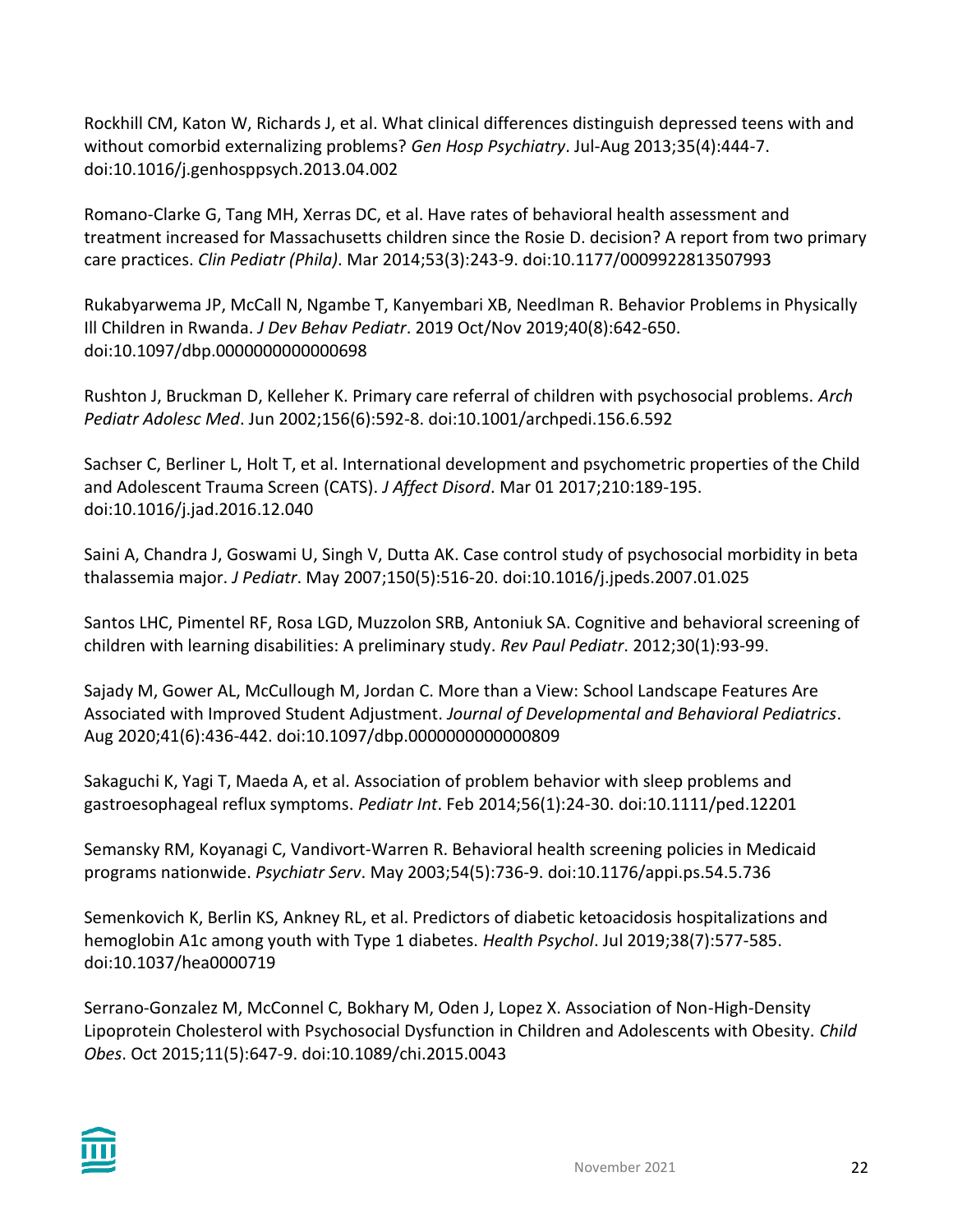Shaffer A, Lindhiem O, Kolko D. Treatment Effects of a Primary Care Intervention on Parenting Behaviors: Sometimes It's Relative. *Prev Sci*. 04 2017;18(3):305-311. doi:10.1007/s11121-016-0689-5

Shah S, Kaul A, Shah R, Maddipoti S. Impact of Coronavirus Disease 2019 Pandemic and Lockdown on Mental Health Symptoms in Children. *Indian Pediatrics*. Jan 2021;58(1):75-76.

Shahzad S, Kliewer W, Ali M, Begum N. Different risk factors are associated with alcohol use versus problematic use in male Pakistani adolescents. *International Journal of Psychology*. Aug 2020;55(4):585-589. doi:10.1002/ijop.12617

Sharp LK, Lipsky MS. Screening for depression across the lifespan: a review of measures for use in primary care settings. *Am Fam Physician*. Sep 15 2002;66(6):1001-8.

Sheldrick RC, Henson BS, Merchant S, Neger EN, Murphy JM, Perrin EC. The Preschool Pediatric Symptom Checklist (PPSC): development and initial validation of a new social/emotional screening instrument. *Acad Pediatr*. Sep-Oct 2012;12(5):456-67. doi:10.1016/j.acap.2012.06.008

Sheldrick RC, Henson BS, Neger EN, Merchant S, Murphy JM, Perrin EC. The baby pediatric symptom checklist: development and initial validation of a new social/emotional screening instrument for very young children. *Acad Pediatr*. Jan-Feb 2013;13(1):72-80. doi:10.1016/j.acap.2012.08.003

Shellman AB, Meinert AC, Curtis DF. Physician Utilization of a Universal Psychosocial Screening Protocol in Pediatric Primary Care. *Clin Pediatr (Phila)*. 08 2019;58(9):957-969. doi:10.1177/0009922819845878

Silverman AH, Berlin KS, Di Lorenzo C, et al. Measuring Health-Related Quality of Life With the Parental Opinions of Pediatric Constipation Questionnaire. *J Pediatr Psychol*. Sep 2015;40(8):814-24. doi:10.1093/jpepsy/jsv028

Simha S, Brown AC. Preventive Care in Children and Adolescents. *Primary Care: Clinics in Office Practice*. 2021;48(1):99-116.

Simonian SJ, Tarnowski KJ. Utility of the Pediatric Symptom Checklist for behavioral screening of disadvantaged children. *Child Psychiatry Hum Dev*. Summer 2001;31(4):269-78. doi:10.1023/a:1010213221811

Sinclair J, Holden S. The mental health surveillance of adolescents within a school setting. *Mental Health Review Journal*. 2013;18(2):83-92.

Spencer AE, Baul TD, Sikov J, et al. The relationship between social risks and the mental health of school-age children in primary care. *Academic pediatrics*. 2020;20(2):208-215.

Spencer AE, Chiang C, Plasencia N, et al. Utilization of Child Psychiatry Consultation Embedded in Primary Care for an Urban, Latino Population. *Journal of Health Care for the Poor & Underserved*. 2019;30(2):637-652. doi:10.1353/hpu.2019.0047

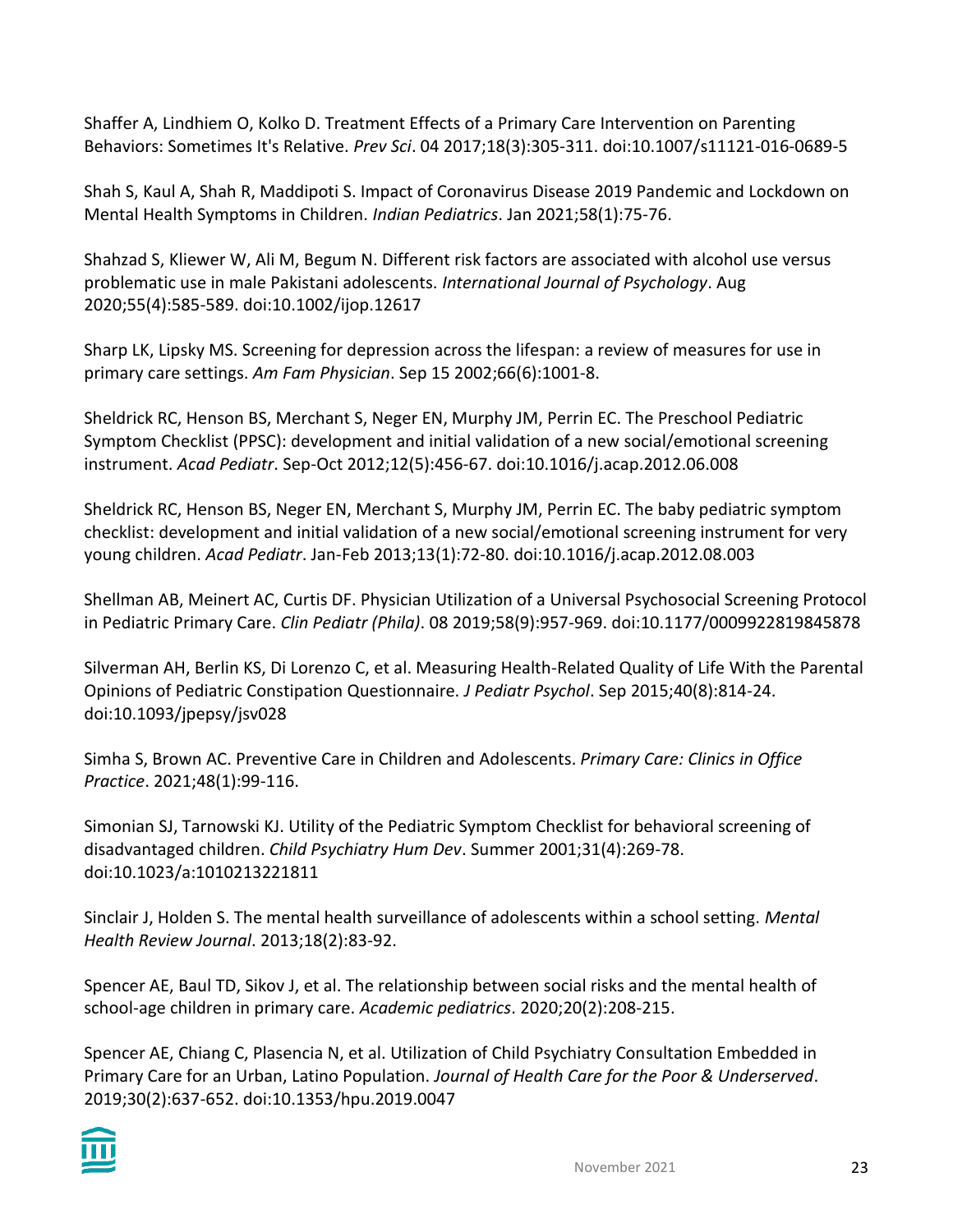Spencer AE, Plasencia N, Sun Y, et al. Screening for Attention-Deficit/Hyperactivity Disorder and Comorbidities in a Diverse, Urban Primary Care Setting. *Clin Pediatr (Phila)*. 10 2018;57(12):1442-1452. doi:10.1177/0009922818787329

Stadnick NA, Martinez K, Aarons GA, Lee DA, Van Cleave J, Brookman-Frazee L. Pediatric Primary Care Perspectives on Integrated Mental Health Care for Autism. *Academic pediatrics*. 2020/11/01/ 2020;20(8):1140-1147. doi:https://doi.org/10.1016/j.acap.2020.03.006

Stearns M, Hayse B, Nair N, et al. 579 Child Sleep Onset Latency Mediates Parental Depression and Non-Compliance in Children with Autism Spectrum Disorder. *Sleep*. 2021;44(Supplement\_2):A228- A228.

Stein BD, Jaycox LH, Kataoka SH, et al. A mental health intervention for schoolchildren exposed to violence: a randomized controlled trial. *JAMA*. Aug 6 2003;290(5):603-11. doi:10.1001/jama.290.5.603

Steinbaum DP, Chemtob C, Boscarino JA, Laraque D. Use of a psychosocial screen to detect children with symptoms of posttraumatic stress disorder: an exploratory study. *Ambul Pediatr*. Jan-Feb 2008;8(1):32-5. doi:10.1016/j.ambp.2007.08.007

Stone KC, LaGasse LL, Lester BM, et al. Sleep problems in children with prenatal substance exposure: the Maternal Lifestyle study. *Arch Pediatr Adolesc Med*. May 2010;164(5):452-6. doi:10.1001/archpediatrics.2010.52

Stoppelbein L, Greening L, Jordan SS, Elkin TD, Moll G, Pullen J. Factor analysis of the Pediatric Symptom Checklist with a chronically ill pediatric population. *J Dev Behav Pediatr*. Oct 2005;26(5):349- 55. doi:10.1097/00004703-200510000-00002

Stoppelbein L, Greening L, Moll G, Jordan S, Suozzi A. Factor analyses of the Pediatric Symptom Checklist-17 with African-American and Caucasian pediatric populations. *J Pediatr Psychol*. Apr 2012;37(3):348-57. doi:10.1093/jpepsy/jsr103

Struemph KL, Barhight LR, Thacker D, Sood E. Systematic psychosocial screening in a paediatric cardiology clinic: clinical utility of the Pediatric Symptom Checklist 17. *Cardiol Young*. Aug 2016;26(6):1130-6. doi:10.1017/S1047951115001900

Stubbs PH, Walters AS. Tools for the Assessment of Pediatric Restless Legs Syndrome. *Front Psychiatry*. 2020;11:356. doi:10.3389/fpsyt.2020.00356

Studts CR, Polaha J, van Zyl MA. Identifying Unbiased Items for Screening Preschoolers for Disruptive Behavior Problems. *J Pediatr Psychol*. 05 01 2017;42(4):476-486. doi:10.1093/jpepsy/jsw090

Studts CR, van Zyl MA. Identification of developmentally appropriate screening items for disruptive behavior problems in preschoolers. *J Abnorm Child Psychol*. Aug 2013;41(6):851-63. doi:10.1007/s10802-013-9738-8

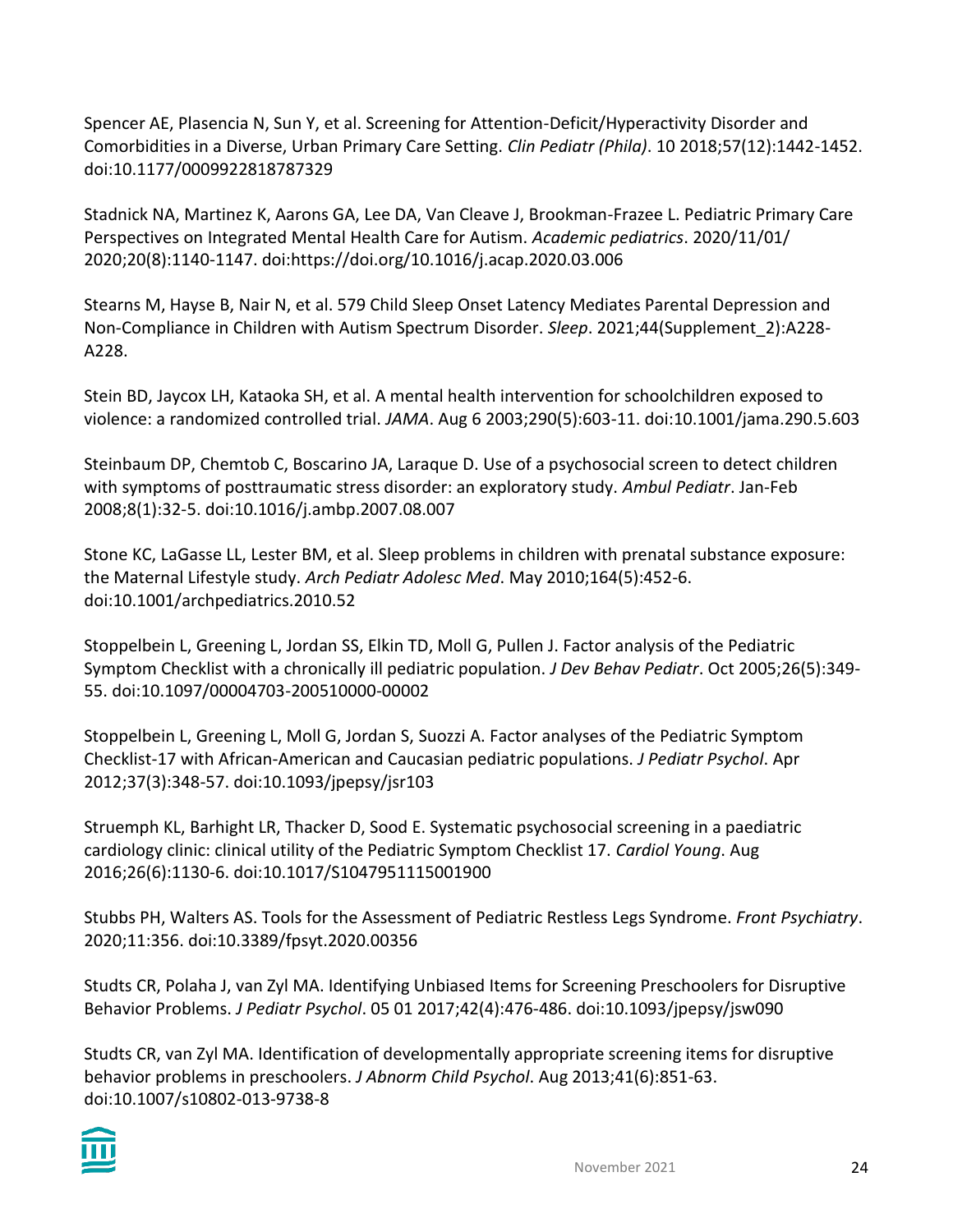Sturner RA. Parent questionnaires: basic office equipment? *J Dev Behav Pediatr*. Feb 1991;12(1):51-4.

Suku S, Soni J, Martin MA, et al. A multivariable analysis of childhood psychosocial behaviour and household functionality. *Child Care Health Dev*. 07 2019;45(4):551-558. doi:10.1111/cch.12665

Taiwo AO. Predictors of psychopathology among Nigerian adolescents: the role of psychosocial, demographics, personality and medical condition reports domains. *Afr Health Sci*. Jun 2011;11(2):228- 39.

Terrone G, Parente I, Romano A, Auricchio R, Greco L, Del Giudice E. The Pediatric Symptom Checklist as screening tool for neurological and psychosocial problems in a paediatric cohort of patients with coeliac disease. *Acta Paediatr*. Jul 2013;102(7):e325-8. doi:10.1111/apa.12239

Thabrew H, McDowell H, Given K, Murrell K. Systematic Review of Screening Instruments for Psychosocial Problems in Children and Adolescents With Long-Term Physical Conditions. *Glob Pediatr Health*. 2017;4:2333794X17690314. doi:10.1177/2333794x17690314

Tham SW, Palermo TM, Vavilala MS, et al. The longitudinal course, risk factors, and impact of sleep disturbances in children with traumatic brain injury. *J Neurotrauma*. Jan 1 2012;29(1):154-61. doi:10.1089/neu.2011.2126

Thomaseo Burton E, Jones TL, Smith WA, Han JC. Psychosocial Functioning After One Year of Interdisciplinary Pediatric Weight Management. *Behav Med*. 2020 Apr-Jun 2020;46(2):92-99. doi:10.1080/08964289.2019.1570073

Thun-Hohenstein L, Herzog S. The predictive value of the pediatric symptom checklist in 5-year-old Austrian children. *Eur J Pediatr*. Mar 2008;167(3):323-9. doi:10.1007/s00431-007-0494-z

Tolliver M, Polaha J, Williams SL, Studts CR. Evaluating the Prevalence of Child Psychosocial Concerns in Rural Primary Care. *Rural Ment Health*. Apr 2020;44(2):96-105. doi:10.1037/rmh0000130

Trafalis S, Giannini C, Joves J, et al. A pediatrician-friendly review of three common behavioral health screeners in pediatric practice: Findings and recommendations. *Pediatric Investigation*. Mar 2021;5(1):58-64. doi:10.1002/ped4.12246

Valleley RJ, Romer N, Kupzyk S, Evans JH, Allen KD. Behavioral Health Screening in Pediatric Primary Care: A Pilot Study. *J Prim Care Community Health*. Jul 2015;6(3):199-204. doi:10.1177/2150131914562912

Vargas B, Leiva L, Rojas-Andrade R, Scquicciarini AM. Effects of Psychosocial Adversity on School Maladjustment: A Follow-up of Primary School Students. article. *Psicología Educativa: Revista de los Psicólogos de la Educación*. 2019;25(2):101-108. doi:10.5093/psed2019a10

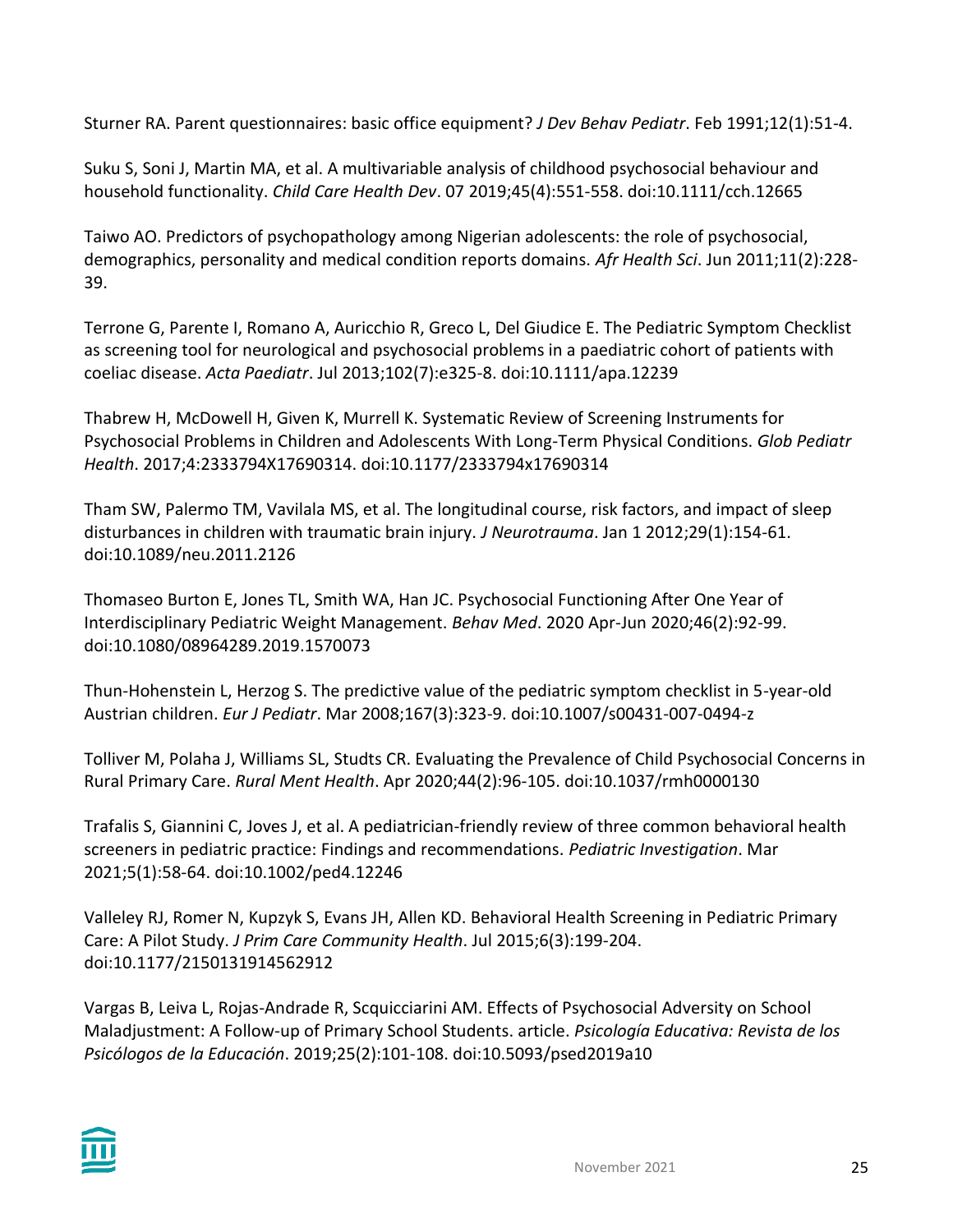Vessey JA, O'Neill KM. Helping students with disabilities better address teasing and bullying situations: a MASNRN study. *J Sch Nurs*. Apr 2011;27(2):139-48. doi:10.1177/1059840510386490

Vogels AG, Crone MR, Hoekstra F, Reijneveld SA. Comparing three short questionnaires to detect psychosocial dysfunction among primary school children: a randomized method. *BMC Public Health*. Dec 28 2009;9:489. doi:10.1186/1471-2458-9-489

Wagner JL, Guilfoyle SM, Rausch J, Modi AC. Psychometric validation of the Pediatric Symptom Checklist-17 in a pediatric population with epilepsy: A methods study. *Epilepsy Behav*. Oct 2015;51:112-6. doi:10.1016/j.yebeh.2015.06.027

Wagner JL, Smith G, Ferguson PL, Fedele DA. Preliminary Psychometrics of the Neurological Disorders Depression Inventory for Epilepsy-Youth. *J Child Neurol*. Nov 2013;28(11):1392-1399. doi:10.1177/0883073813483367

Wagner JL, Smith GM, Ferguson PL, Wannamaker BB. Caregiver perceptions of seizure severity in pediatric epilepsy. *Epilepsia*. Sep 2009;50(9):2102-9. doi:10.1111/j.1528-1167.2009.02146.x

Walker WO, Jr., LaGrone RG, Atkinson AW. Psychosocial screening in pediatric practice: identifying high-risk children. *J Dev Behav Pediatr*. Jun 1989;10(3):134-8.

Ward-Zimmerman B, Cannata E. Partnering with pediatric primary care: Lessons learned through collaborative colocation. *Professional Psychology: Research and Practice*. 2012;43(6):596-605.

Weigel MM, Armijos RX. Household Food Insecurity and Psychosocial Dysfunction in Ecuadorian Elementary Schoolchildren. *Int J Pediatr*. 2018;2018:6067283. doi:10.1155/2018/6067283

Weiss J, Mouttapa M, Nacpil L, Rubin D, Gedissman A. Addressing obesity among Latino youth in pediatrician's office: Preliminary findings of an obesity prevention program. Journal of Behavioral Health. 2012;1(2):86-92.

Weitzman CC, Leventhal JM. Screening for behavioral health problems in primary care. *Current opinion in pediatrics*. Dec 2006;18(6):641-8. doi:10.1097/MOP.0b013e3280108292

Whitaker TM, Bada HS, Bann CM, et al. Serial pediatric symptom checklist screening in children with prenatal drug exposure. *J Dev Behav Pediatr*. Apr 2011;32(3):206-15. doi:10.1097/DBP.0b013e318208ee3c

Wildman BG, Stancin T, Golden C, Yerkey T. Maternal distress, child behaviour, and disclosure of psychosocial concerns to a paediatrician. *Child Care Health Dev*. Jul 2004;30(4):385-94. doi:10.1111/j.1365-2214.2004.00428.x

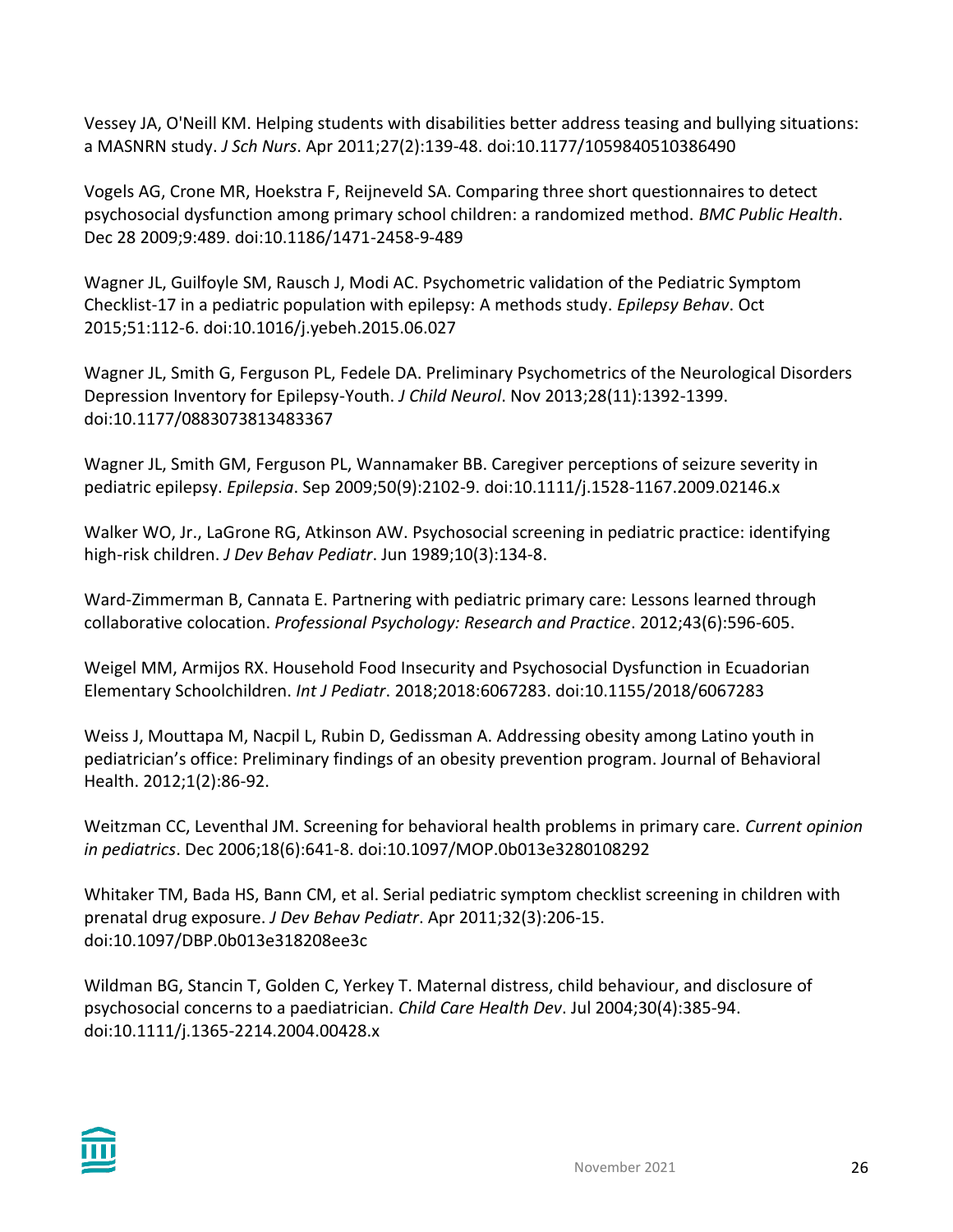Williams JR, Fredland N, Han HR, Campbell JC, Kub JE. Relational aggression and adverse psychosocial and physical health symptoms among urban adolescents. *Public Health Nurs*. Nov-Dec 2009;26(6):489- 99. doi:10.1111/j.1525-1446.2009.00808.x

Williams SL, Polaha J. Rural parents' perceived stigma of seeking mental health services for their children: development and evaluation of a new instrument. *Psychol Assess*. Sep 2014;26(3):763-73. doi:10.1037/a0036571

Wolfe-Christensen C, Fedele DA, Grant D, et al. Factor analysis of the pediatric symptom checklist in a population of children with voiding dysfunction and/or nocturnal enuresis. *J Clin Psychol Med Settings*. Mar 2014;21(1):72-80. doi:10.1007/s10880-013-9375-y

Wolfe-Christensen C, Guy WC, Mancini M, Kovacevic LG, Lakshmanan Y. Evidence of Need to Use Self-Report Measures of Psychosocial Functioning in Older Children and Adolescents with Voiding Dysfunction. *J Urol*. May 2016;195(5):1570-1574. doi:10.1016/j.juro.2015.11.045

Wolfe-Christensen C, Veenstra AL, Kovacevic L, Elder JS, Lakshmanan Y. Psychosocial difficulties in children referred to pediatric urology: a closer look. *Urology*. Oct 2012;80(4):907-12. doi:10.1016/j.urology.2012.04.077

Wren FJ, Bridge JA, Birmaher B. Screening for childhood anxiety symptoms in primary care: integrating child and parent reports. *J Am Acad Child Adolesc Psychiatry*. Nov 2004;43(11):1364-71. doi:10.1097/01.chi.0000138350.60487.d3

Wren FJ, Scholle SH, Heo J, Comer DM. Pediatric mood and anxiety syndromes in primary care: who gets identified? *Int J Psychiatry Med*. 2003;33(1):1-16. doi:10.2190/UT6D-RDFG-LBT7-G39N

Wu WC, Chang HY, Kuo KN, Chen CY, Tu YC, Yang YH. Psychosocial problems in children with allergic diseases: a population study in Taiwan. *Child Care Health Dev*. Sep 2011;37(5):662-70. doi:10.1111/j.1365-2214.2011.01207.x

Wylie-Rosett J, Groisman-Perelstein AE, Diamantis PM, et al. Embedding weight management into safety-net pediatric primary care: randomized controlled trial. *Int J Behav Nutr Phys Act*. 01 22 2018;15(1):12. doi:10.1186/s12966-017-0639-z

Young ND, Takala CR. Sequential Screening to Improve Behavioral Health Needs Detection in Primary Care. *J Am Acad Child Adolesc Psychiatry*. 08 2018;57(8):603-609. doi:10.1016/j.jaac.2018.04.017

Zalta AK, Bui E, Karnik NS, et al. Examining the Relationship Between Parent and Child Psychopathology in Treatment-Seeking Veterans. *Child Psychiatry Hum Dev*. 04 2018;49(2):209-216. doi:10.1007/s10578-017-0743-y